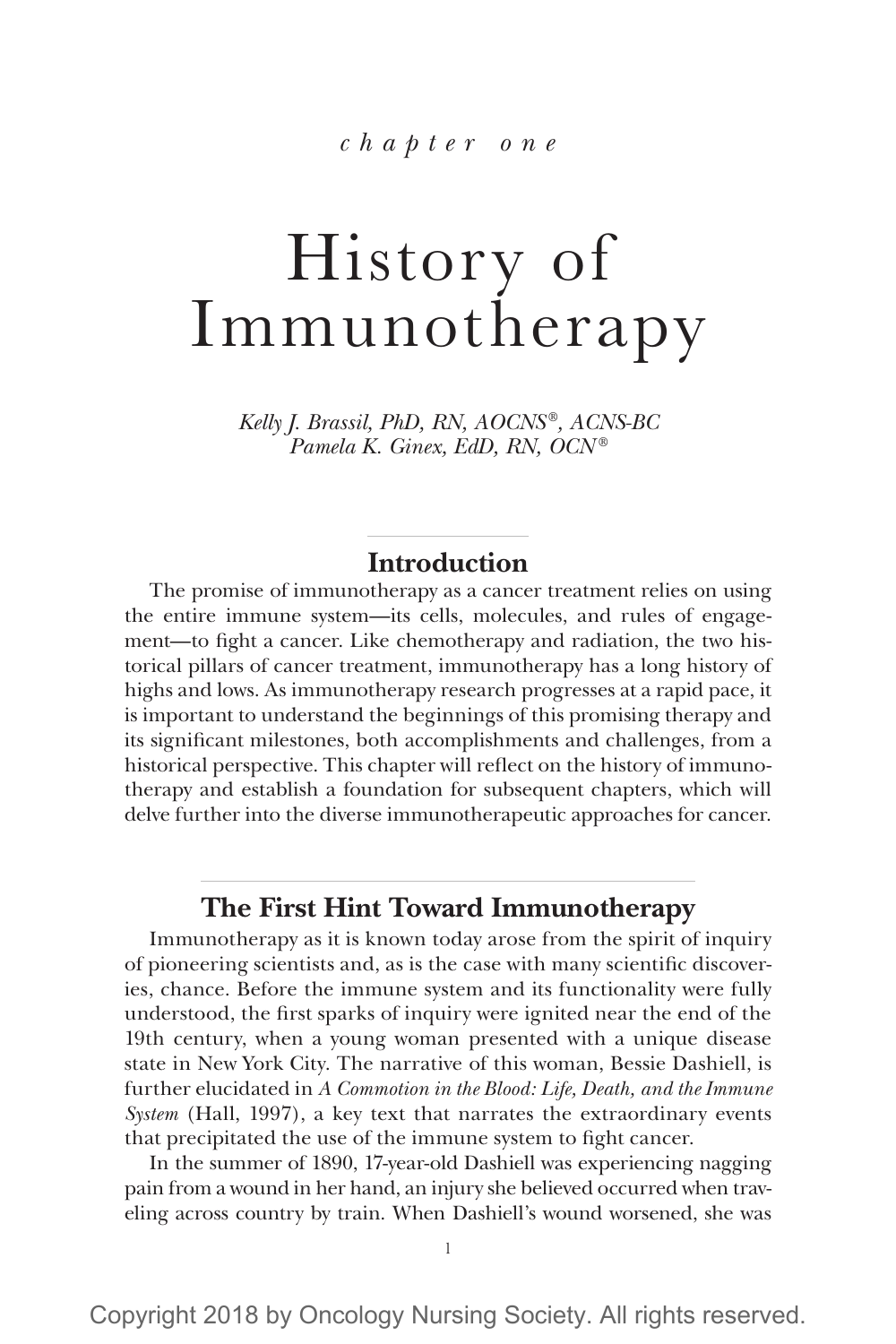referred to Dr. William Coley, a young surgeon in New York City. On first appearance, Coley observed that Dashiell's right hand did not have the typical presentation of an infection. On closer examination, which included opening the wound, Coley found a small amount of pus and tissue that seemed "abnormally hard and more of a grayish color than normal" (Hall, 1997, p. 25). As Dashiell's pain and symptoms increased, Coley reopened the wound to find "grayish granulations" (Hall, 1997, p. 25) and a bone that appeared normal. It seemed to Coley that this was something other than an infection, and he became increasingly concerned that Dashiell had a sarcoma. A biopsy of the tissue confirmed his suspicion, revealing round cell sarcoma. The best available therapy at the time was amputation, which came with a survival rate of 1 out of 10 patients. In November 1890, two days after the biopsy results, Coley performed an amputation of Dashiell's right arm below the elbow (Hall, 1997). Following the amputation, however, Dashiell's disease spread rapidly, and tumors appeared throughout her body. Her symptoms were managed with the best supportive care available at that time, but in January 1891, with Coley at her bedside, Dashiell died of her disease at the age of 18 (Hall, 1997).

Dashiell's dramatic suffering, accelerated decline, and death at such a young age had a profound effect on two people very close to her. John D. Rockefeller Jr., an American financier and philanthropist, considered Dashiell his adopted sister (Hall, 1997). Her death was a great shock to him, and he focused much of his philanthropic work after her death on health care and cancer research. Specifically, he supported Coley's work and made significant donations to what is now known as Rockefeller University and the Memorial Sloan Kettering Cancer Center (Hall, 1997).

Coley was so affected by Dashiell's death that he referred to her case nearly 50 years later in his last scientific paper, stating that it had left a "deep impression" on him (Hall, 1997, p. 29). His determination to prevent the same fate in others led Coley through a scientific journey that began with a retrospective chart review to gain a baseline understanding of sarcoma treatments and outcomes. He identified and reviewed 90 cases of sarcoma over the previous 15 years. One particular case stood out that involved a man in his thirties with round cell sarcoma, the same malignancy as Dashiell. The patient had four tumors on his neck and face and needed multiple surgeries, the last so extensive that it required skin grafts, which ultimately failed. Following his last operation, the patient developed erysipelas, a common infection at the time believed to be caused by *Streptococcus pyogenes* (Hall, 1997). The patient experienced two occurrences of this infection, but remarkably, his disease disappeared, and his large wound healed.

Coley was so intrigued by this case that he started his own epidemiologic investigation, searching for the patient among New York City's tenement buildings. Surprisingly, he found the patient alive and well years after his cancer diagnosis. Coley concluded that if an accidental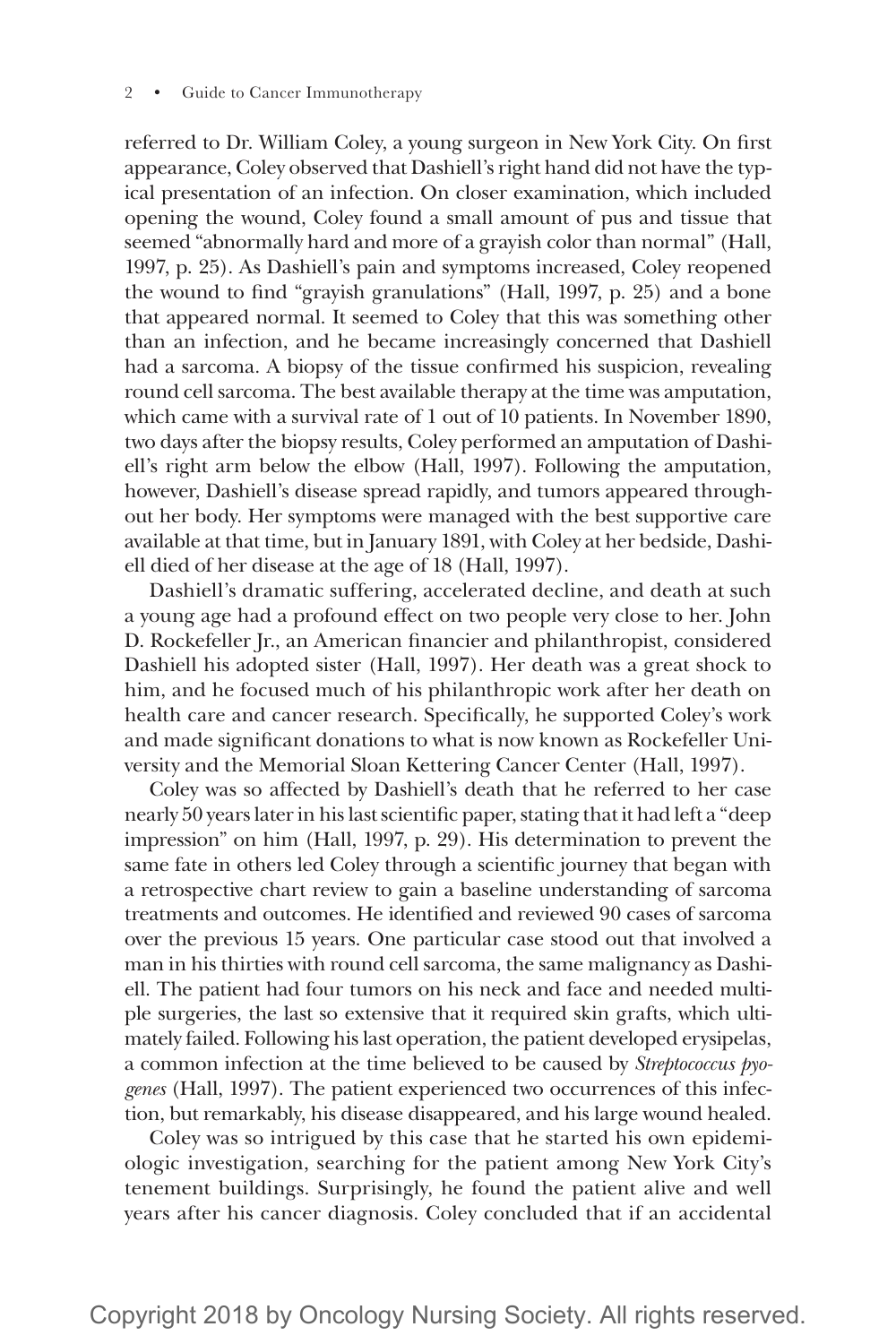infection could lead to complete regression of this patient's sarcoma, it seemed fair to assume that the same could occur when an infection was artificially produced (Hall, 1997).

Through research, Coley found a history of manipulating the immune system, either deliberately or accidentally, to treat illness. One paper identified 14 cases of patients with a malignant disease who also came down with erysipelas. Five of the cases were sarcoma, three of which were either fully or permanently cured (Hall, 1997). Based on his experience and the literature, Coley made the decision to inoculate the next patient with inoperable sarcoma presented to him.

In May 1891, just months after Dashiell's death, Coley was introduced to a patient with an inoperable sarcoma of the neck and a large tonsil tumor. The patient was unable to talk or eat solids and could barely swallow liquids. He had previous surgeries on his neck tumor, which left an open wound that would not heal. Coley injected cultures of erysipelas into the patient and his wound. The injections occurred in the patient's apartment, as hospitals were reluctant to host the experiment because of the infection risk to other patients and staff. The inoculations did not work at first, forcing Coley to test different preparations for months; however, he eventually induced a full infection. As a result, the patient had a complete disappearance of his neck tumor and a decrease in the size of his tonsil tumor. The patient lived for eight more years before dying of a local recurrence (Hall, 1997).

Coley experimented with the use of infections to treat cancer for the rest of his career. He eventually progressed from using live bacteria to using heat-killed bacteria, a treatment that became known as Coley toxins (Tontonoz, 2015). Coley was investigating this phenomenon at a time when little was known about the immune system or how it worked. No one, including Coley, had an explanation as to how exactly the toxins worked. Other investigators attempted to use Coley toxins to treat patients, but none were as successful (Hall, 1997). Coley was developing this therapy at a time when radiation was introduced as a treatment option. Unlike Coley toxins, which worked sporadically with an unknown mechanism of action, radiation therapy was successful in most patients (Tontonoz, 2015). This led most cancer specialists to dismiss Coley toxins as a treatment option. Coley continued his research but was never able to see his toxins become a standard treatment for cancer.

# **1900s–1980s: From Coley Toxins to a Renewed Look at Immunotherapy**

Despite the development of radiation therapy and chemotherapy as standard treatments for cancer, scientists remained intrigued by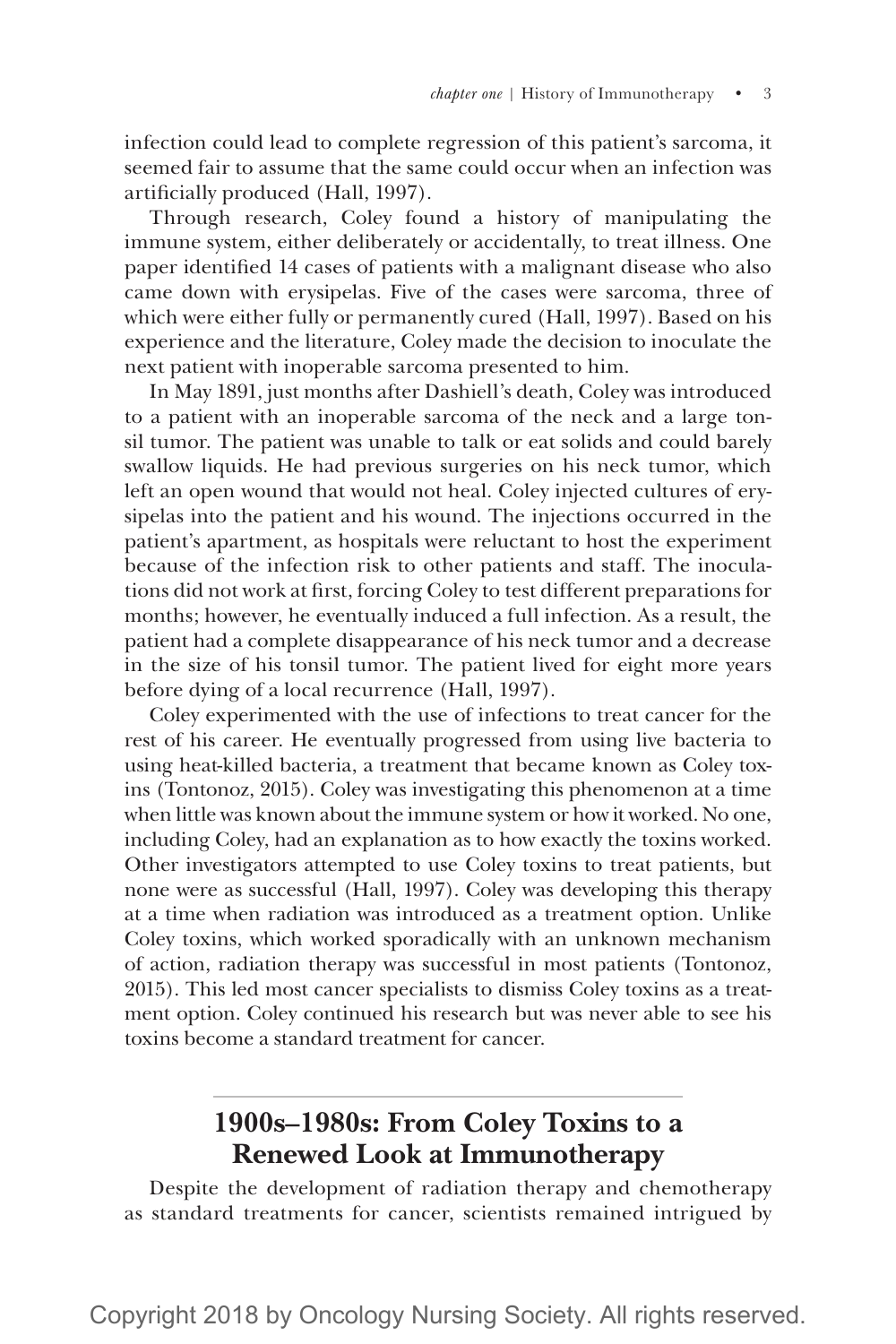the underlying mechanisms of Coley toxins that led to responses in some patients (Balkwill, 2009). In the 1930s and 1940s, animal studies showed that bacteria caused tumor necrosis and that serum from endotoxin-treated tumors could be reintroduced to tumors (O'Malley, Achinstein, & Shear, 1962). The serum caused the tumors to necrose, leading investigators to state that it contained a "tumor necrotizing factor" (O'Malley et al., 1962). Later research discovered that tumor destruction was caused by host cells in response to the endotoxin and *not* by the endotoxin itself, leading to the modified term *tumor necrosis factor* (TNF) (Carswell et al., 1975). TNF was initially thought to be an important new treatment for patients with cancer, and research on the subject progressed rapidly. Unfortunately, systemic TNF administration was found to be associated with unacceptable severe toxicity and side effects, including fever, headache, rigor, hypotension, and pulmonary edema (Balkwill, 2009; Morice, Blick, Ali, & Gutterman, 1987). Research also emerged that TNF may stimulate tumor growth (Leibovich et al., 1987). Because of these associations, its use in cancer treatment has been severely limited.

Around the time that Coley was working on his theory of infection and cancer regression, two Frenchmen—Albert Calmette, a bacteriologist, and Camille Guérin, a veterinarian—were on a lifelong quest to develop a vaccine against tuberculosis (TB) (Herr & Morales, 2008). Calmette and Guérin isolated a virulent strain of *Mycobacterium bovis* (closely related to the human strain of TB) and worked years to make *tubercle bacillus* nonvirulent and genetically stable. The unique strain they developed was named bacillus Calmette-Guérin, or BCG, after the two scientists (Herr & Morales, 2008). In the early 1920s, Calmette and Guérin administered an oral form of the vaccine to children in Paris, none of whom developed TB. In 1929, researchers at Johns Hopkins noted a lower incidence of cancer in patients with TB, and later research found antitumor effects against several malignant cell lines after immunization with BCG (Alcorn, Burton, & Topping, 2015).

Unfortunately, a tragedy put the promise of BCG as a cancer therapy on hold. From 1929 to 1933, a laboratory error led to the continued vaccination of 251 German babies with a preparation of BCG that was contaminated with a virulent strain of TB. A total of 173 babies developed TB, and 72 died in what became known as the Lübeck disaster (Herr & Morales, 2008). Because of this tragedy, enthusiasm for BCG as a cancer therapy dampened for more than three decades.

In the 1950s, Dr. Lloyd Old conducted studies that provided the first direct evidence that BCG had antitumor effects (Herr & Morales, 2008; Old, Clarke, & Benacerraf, 1959). BCG was further studied clinically by international investigators as a treatment for leukemia and melanoma, as well as for lung, prostate, bladder, colon, and kidney cancer; however,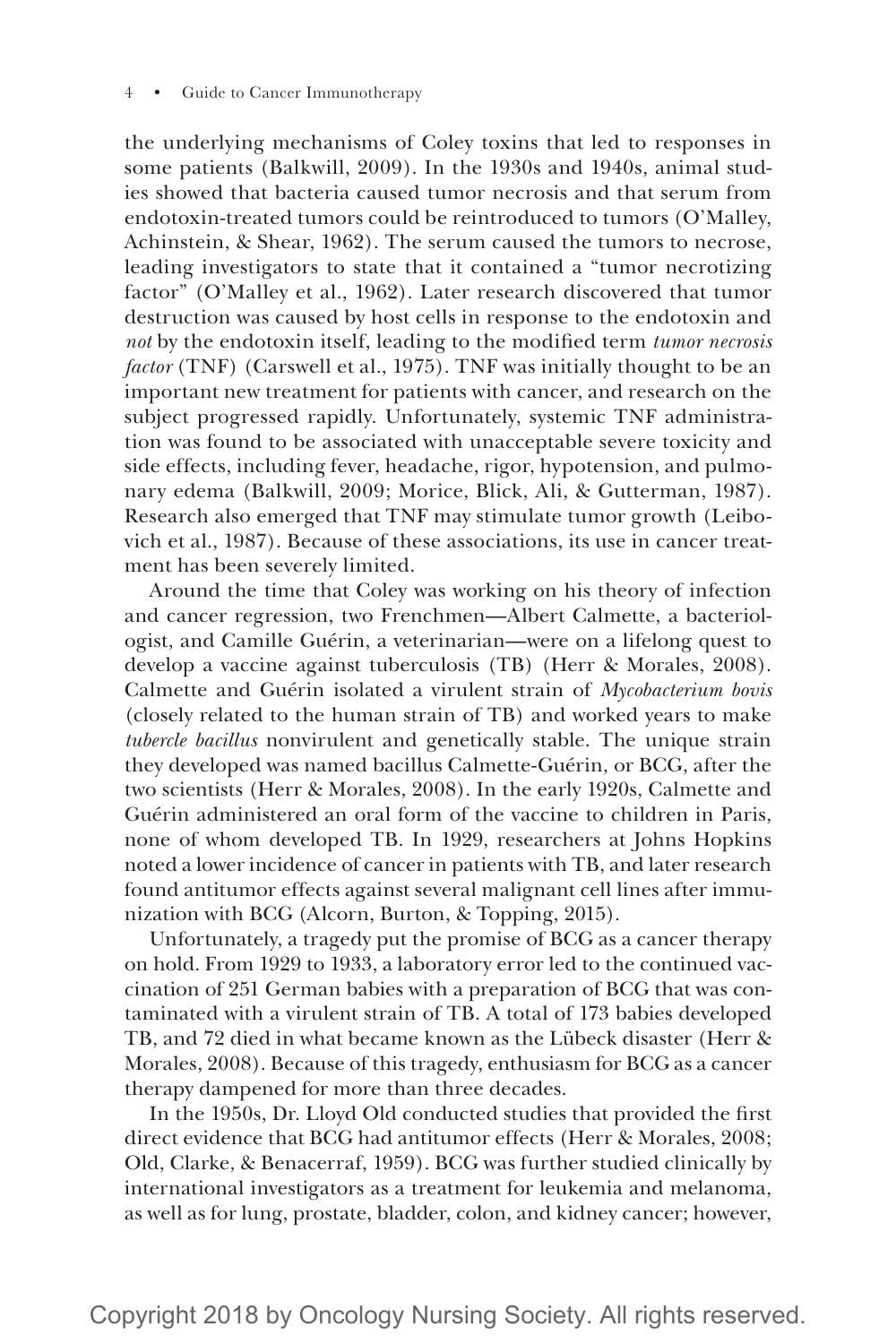the early promise of BCG as an effective treatment was unfulfilled, and it was soon replaced by other treatment options for most cancer types (Herr & Morales, 2008). Alvaro Morales, a urologist from Canada, indicated a notable exception when he published the first use of intravesicular BCG against superficial bladder cancer in 1976 (Morales, Eidinger, & Bruce, 1976). The schedule and dosing for BCG in this study were scientifically based, and preliminary results persuaded the National Cancer Institute to fund randomized controlled trials to test the effectiveness of a BCG regimen in superficial bladder cancers (Camacho, Pinsky, Kerr, Whitmore, & Oettgen, 1980; Lamm et al., 1980). These trials found that BCG was markedly effective in reducing the frequency of tumor recurrence compared to a control group treated with surgery alone (Herr & Morales, 2008). In 1990, with data from more than 2,500 cases worldwide, the U.S. Food and Drug Administration (FDA) approved the use of BCG in patients with superficial bladder cancer. Today, BCG remains the standard treatment for high-grade noninvasive bladder cancer (Herr & Morales, 2008). In 1999, Taniguchi et al. noted that BCG induces both a local and systemic immune response associated with the elimination or reduction of cells linked to non-muscle invasive bladder cancer.

## **1980s–Present: Immunotherapy Comes of Age**

Immunotherapy research over the past 40 years has resulted in synchronous advancements in both bench and translational science. Timelines related to immunotherapy have been published and include notable scientific and treatment advances (see Bachireddy, Burkhardt, Rajasagi, & Wu, 2015; Cancer Research Institute, n.d.; Pardoll, 2011; Parish, 2003). Additional institution-specific timelines are also available (see Johns Hopkins Medicine, n.d.; Memorial Sloan Kettering Cancer Center, n.d.).

## **1980s: Conflicting Scientific Evidence Highlights a Decade of Immunotherapeutic Uncertainty**

As research emerged on the role of the immune system as a mediator to cancer, opinions and attitudes toward cancer immunotherapy changed. In the 1970s, scientific evidence contradicting the capacity for immune-driven mediation of tumors resulted in the perception of cancer immunotherapy as an ineffectual treatment approach (Parish, 2003; Stutman, 1975, 1979a, 1979b). Specifically, studies demonstrated that T-cell–deficient mice and syngeneic wild-type mice had a similar incidence of tumor occurrence, negating the implication of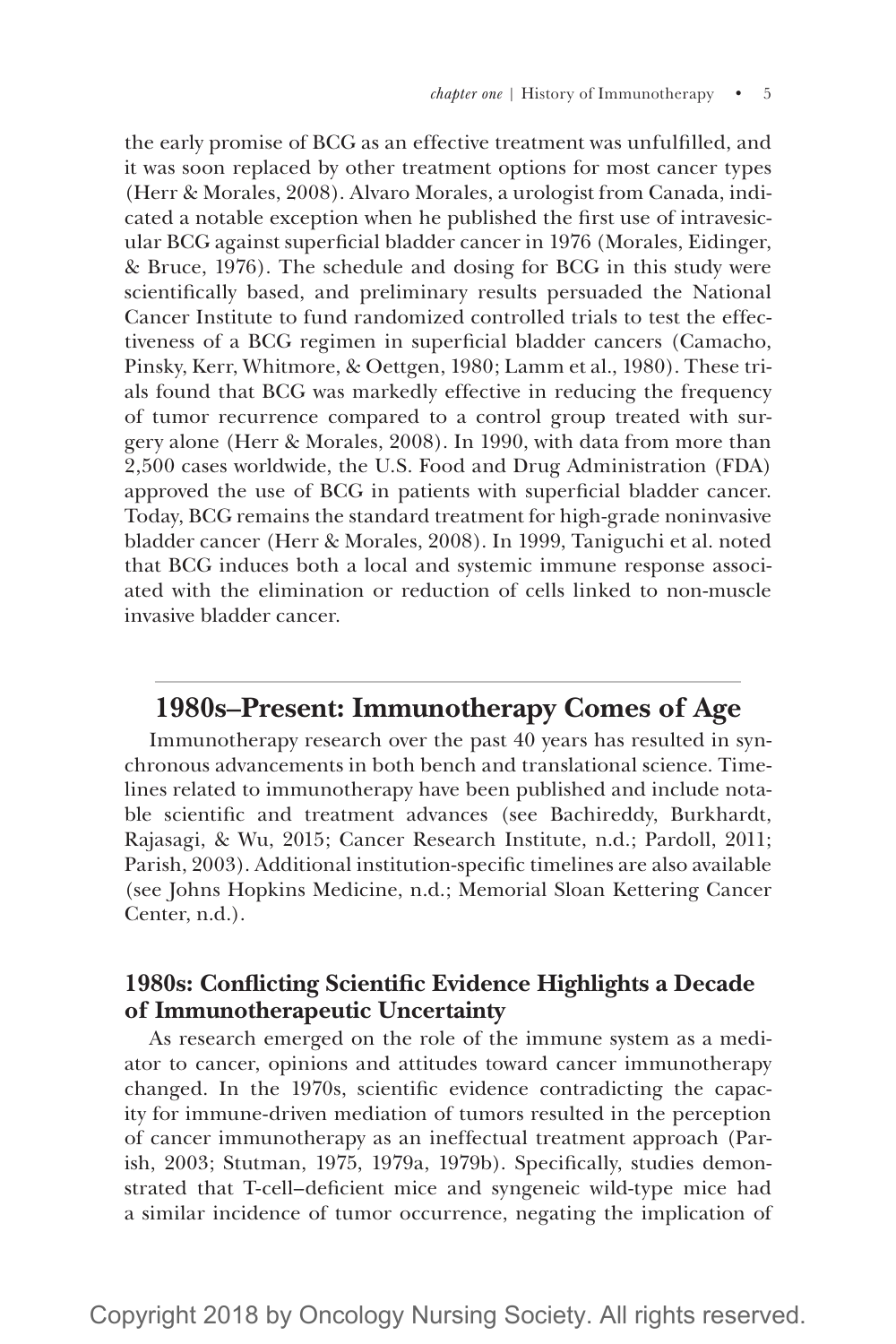T-cell–facilitated immunosurveillance in preventing tumors (Parish, 2003). Immunotherapy research regained traction in the 1980s, when a study demonstrating the capacity of autoreactive T cells to escape thymic deletion and a study discussing the potential of tumor-associated antigens to mediate immunosurveillance contradicted previous findings (Parish, 2003). Among these new findings was the identification of cancer antigens in melanoma, which suggested the possibility of targeted immune therapies (Houghton, Eisinger, Albino, Cairncross, & Old, 1982; Houghton, Thomson, Gross, Oettgen, & Old, 1984; Livingston et al., 1985). In addition, the first studies suggesting T cells could be used to attack tumors, specifically malignant melanoma, were conducted (Knuth, Danowski, Oettgen, & Old, 1984), leading to the identification of cytotoxic T-lymphocyte antigen 4 (CTLA-4) (Brunet et al., 1987). This discovery would become the foundation for the development of checkpoint inhibitors.

Perhaps most profound was further research involving interleukin-2 (IL-2), which was first discovered in 1976 (Morgan, Ruscetti, & Gallo, 1976). In 1984, IL-2 was identified as an immunologic-based treatment in the management of a 33-year-old woman with metastatic melanoma. The patient demonstrated complete tumor necrosis and no evidence of disease following recombinant IL-2 administration (Rosenberg, 2014). This result was further validated in a study by the National Cancer Institute, in which escalating doses of IL-2 in patients with metastatic melanoma and renal cell cancer demonstrated tumor regression in those who had previously failed standard-of-care treatment (e.g., chemotherapy, surgery, radiation) (Rosenberg et al., 1985). In 1992, based on the durability of response seen in multiple trials, FDA approved high-dose IL-2 for the treatment of patients with metastatic renal cell cancer (Rosenberg, 2007). A series of studies of high-dose IL-2 in melanoma had an overall response rate of 16% and led to the approval of high-dose IL-2 for advanced melanoma in 1998 (Amin & White, 2013). IL-2 was also explored as a contributor to adoptive cell therapy in the stimulation of human tumor-infiltrating lymphocytes (Rosenberg, Spiess, & Lafreniere, 1986). The positive responses seen with IL-2 demonstrated to scientists and clinicians that immunologic manipulation was possible and could lead to the regression of cancers. This established IL-2 as a foundation of modern immunotherapy.

## **1990s: The Reemergence of Immunosurveillance Drives a Decade of Progressive Discoveries in Bench Science**

The discovery of immunogenicity in IL-2 led to a rapid progression of the science in the 1990s. This decade contributed to many of the recent immunotherapeutic breakthroughs, including the scientific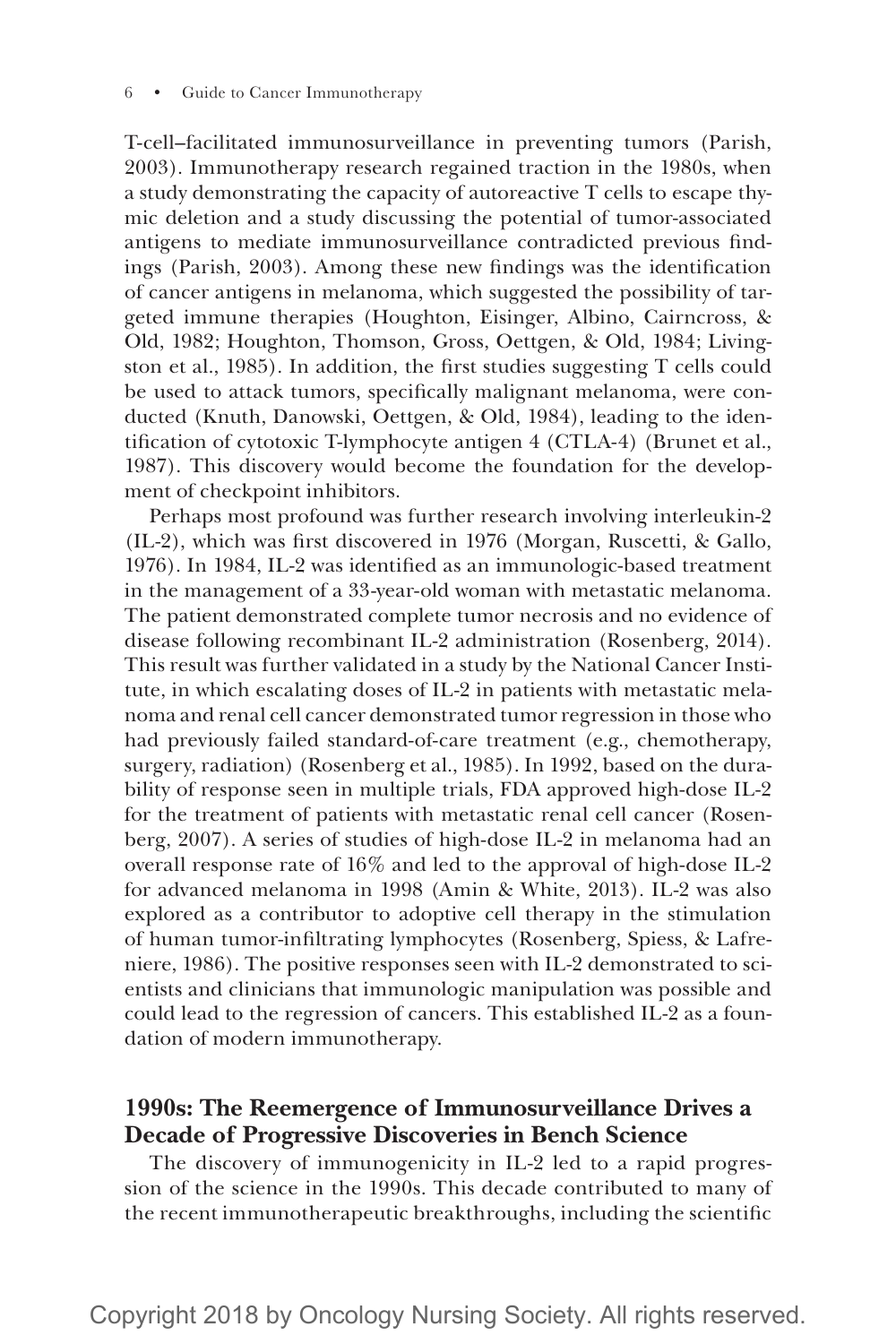establishment of immunosurveillance through several bench studies. Key clinical questions addressed the lack of costimulatory molecules for tumors cells (necessary for the initiation of immune response) and the potential for a T-cell tolerance that would prevent tumor-specific immunity (Allison & Krummel, 1995; Parish, 2003; Schwartz, 1992). Further exploration examined tumor immunosurveillance with natural killer (NK) cells, NK T cells, and gammadelta T cells (Girardi et al., 2001; Lanier, 2001; Smyth, Godfrey, & Trapani, 2001; Smyth, Thia, Street, Cretney, et al., 2000). The identification of a modulator, namely dendritic cell maturation in response to microbial and proinflammatory mediators, provided insight into the relationship between innate and adaptive immune responses (Cella, Engering, Pinet, Pieters, & Lanzavecchia, 1997; Pierre et al., 1997). This led to the use of dendritic cells in cancer vaccines to facilitate tumor-specific T-cell immunity, which demonstrated induction of antitumor immune responses across diverse tumor types (Brossart, Wirths, Brugger, & Kanz, 2001; Brugger et al., 2001; Mukherji et al., 1995; Parish, 2003; Steinman & Dhodapkar, 2001). Type 1 interferons were also explored because of their relationship with NK cells, cytotoxic T lymphocytes, and macrophages, which signal and engage an immune response that can be directed toward tumor cells, specifically targeting the Janus kinase (JAK) inhibitors and signal transducer and activator of transcription (STAT) pathways (Constantinescu et al., 1994; Lee & Margolin, 2011). Further, Janus kinase 3, or JAK-3, was discovered to be coupled to the IL-2 receptor in human peripheral blood T cells and NK cells (Johnston et al., 1994). The discovery of NY-ESO-1 (Chen et al., 1997), a cancer/testis antigen associated with advanced melanomas, contributed to a rapid progression in diverse immunotherapeutic treatments, as this antigen can be targeted for vaccine-induced tumor response (Gnjatic et al., 2006). The GVAX vaccine (Dranoff et al., 1993), first developed in 1989, proceeded with promising clinical trials for pancreatic and non-small cell lung cancers in the 2000s ("Cell Genesys," 2002; Nemunaitis, 2003, 2005). Monoclonal antibodies also emerged as a treatment option for patients with solid tumors (Minasian et al., 1994). In 1997, rituximab (Rituxan®) was the first monoclonal antibody approved for treatment of malignancies, specifically non-Hodgkin lymphoma (Ribatti, 2014). The use of interferon alfa was explored in clinical trials throughout the decade as treatment for melanoma, though results were mixed (Lee & Margolin, 2011). Although the use of interferon alfa as an adjuvant agent produced results in relapse-free survival, significant improvements in overall survival were observed in only 4 out of 14 studies (Eggermont, 2001; Mocellin, Pasquali, Rossi, & Nitti, 2010). Interferon alfa-2b (Intron A®) was first approved for hairy cell leukemia in 1986, with subsequent

Copyright 2018 by Oncology Nursing Society. All rights reserved.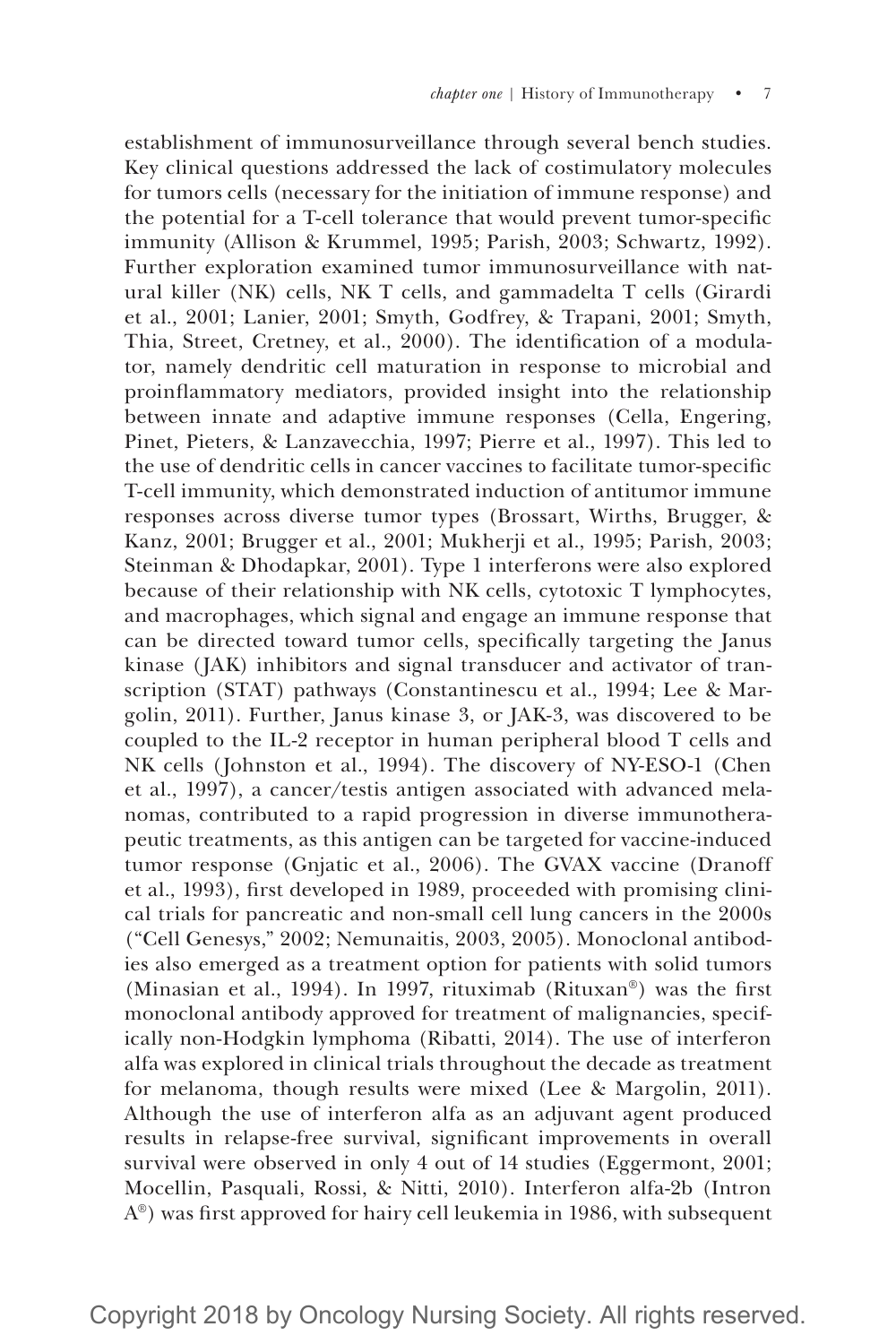approvals as adjuvant therapy for malignant melanoma in 1995 and treatment of follicular lymphoma in 1997 (Ningrum, 2014).

## **2000s: Discoveries at the Bench Translate to Immunotherapeutic Advances at the Bedside**

The 21st century witnessed dramatic discoveries at the bench and rapid acceleration of clinical trials, resulting in new and emerging immunotherapeutic treatment options. Several new classes of agents were either introduced in clinical trials or received FDA approval during this period (see Table 1-1). Immunotherapeutic approaches include cytokines, monoclonal antibodies, checkpoint inhibitors, vaccines, and adoptive cell transfer.

#### *Cytokines (Interferons)*

The theory of cancer immunosurveillance was revisited based on laboratory data demonstrating increased susceptibility to B-cell lymphomas in mice lacking interferon gamma, interferon gamma receptors, or interferon gamma–producing cells (Shankaran et al., 2001; Smyth, Thia, Street, Cretney, et al., 2000; Smyth, Thia, Street, MacGregor, et al., 2000). This was further evidence of the presence of immunosurveillance and further justification for the exploration of targeted and immunotherapeutic approaches to cancer treatment. The neoadjuvant effects of interferon alfa-2b were revealed as the result of an indirect immunomodulatory mechanism in a trial of patients with stage IIIB melanoma (Moschos et al., 2006). This led to FDA approval of peginterferon alfa-2b (PegIntron®) for metastatic melanoma in 2011.

#### *Monoclonal Antibodies*

Although monoclonal antibodies have been present since the FDA approval of muromonab-CD3 in 1986, the emergence of trastuzumab (Herceptin®) and rituximab in the 1990s revolutionized cancer treatment. As of the time of this writing, 30 monoclonal antibodies are approved for a diversity of treatment indications (Buss, Henderson, McFarlane, Shenton, & de Haan, 2012). Most notably in cancer care, tositumomab (Bexxar®) was approved for the treatment of non-Hodgkin lymphoma in 2003. This was followed in 2004 by bevacizumab (Avastin®) and cetuximab (Erbitux®) for the treatment of metastatic colorectal cancer. In 2010, brentuximab (Adcetris®), a targeted agent, was approved for treatment of relapsed/ refractory classical Hodgkin lymphoma and systemic anaplastic large-cell lymphoma. Obinutuzumab (Gazyva®) was approved for the treatment of chronic lymphocytic leukemia in 2013 and follicular lymphoma in 2016. In 2014, blinatumomab (Blincyto®) was approved for the treatment of relapsed/refractory B-cell acute lymphoblastic leukemia (ALL).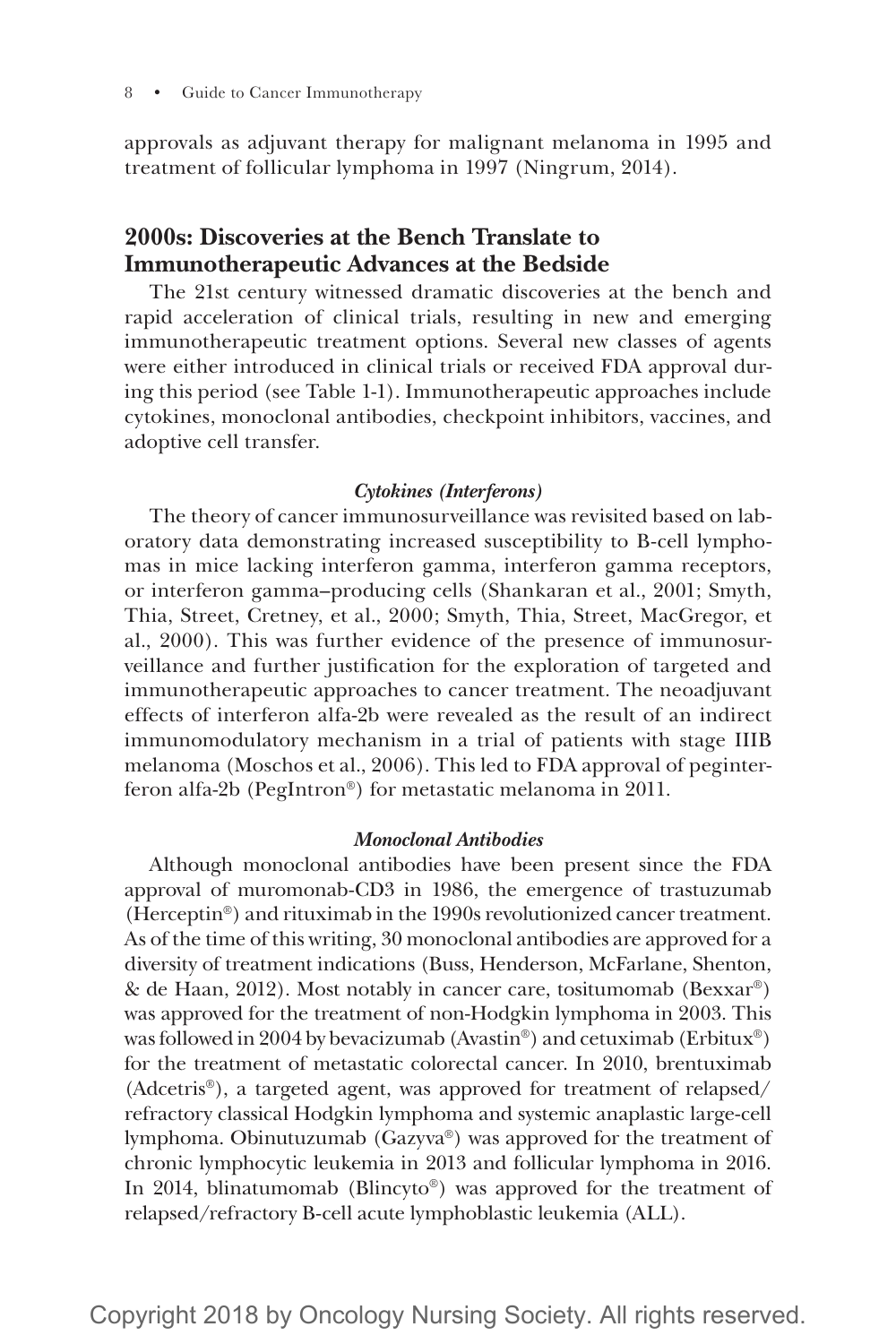| Agent                                        | <b>Indications</b>                                                                                                                                   |
|----------------------------------------------|------------------------------------------------------------------------------------------------------------------------------------------------------|
| <b>Checkpoint Inhibitors</b>                 |                                                                                                                                                      |
| Atezolizumab (Tecentriq®)                    | Bladder cancer (2017), lung cancer (2017)                                                                                                            |
| Axicabtagene ciloleucel (Yescarta®)          | B-cell non-Hodgkin lymphoma (2017)                                                                                                                   |
| Ipilimumab (Yervoy®)                         | Metastatic melanoma (2011)                                                                                                                           |
| Ipilimumab (Yervoy) + nivolumab<br>(Opdivo®) | Advanced melanoma (2015)                                                                                                                             |
| Nivolumab (Opdivo)                           | Bladder cancer (2017), follicular lym-<br>phoma (2016), head and neck cancer<br>(2016), kidney cancer (2015), lung cancer<br>(2015), melanoma (2014) |
| Pembrolizumab (Keytruda®)                    | Adult and pediatric lymphoma (2017),<br>head and neck cancer (2016), lung cancer<br>(2016, 2015)                                                     |
| Tisagenlecleucel (Kymriah®)                  | Pediatric and young adult acute lympho-<br>blastic leukemia (2017)                                                                                   |
| <b>Cytokine Therapies</b>                    |                                                                                                                                                      |
| Interferon alfa-2b (Intron A®)               | Follicular lymphoma (1997), malignant<br>melanoma (1995), hairy cell leukemia<br>(1986)                                                              |
| Interleukin-2 (aldesleukin; Proleukin®)      | Metastatic melanoma (1998), metastatic<br>kidney cancer (1992)                                                                                       |
| Peginterferon alfa-2b (Sylatron®)            | Melanoma (2011)                                                                                                                                      |
| <b>Monoclonal Antibodies</b>                 |                                                                                                                                                      |
| Alemtuzumab (Campath-1H®)                    | Chronic lymphocytic leukemia (2001)                                                                                                                  |
| Basiliximab (Simulect®)                      | Prophylaxis for transplant rejection (1998)                                                                                                          |
| Bevacizumab (Avastin®)                       | Metastatic colorectal cancer (2004)                                                                                                                  |
| Blinatumomab (Blincyto®)                     | B-cell acute lymphoblastic leukemia (2014)                                                                                                           |
| Cetuximab (Erbitux®)                         | Metastatic colorectal cancer (2004)                                                                                                                  |
| Daclizumab (Zenapax®)                        | Prophylaxis for transplant rejection (1997)                                                                                                          |
| Daratumumab (Darzalex®)                      | Expanded access for myeloma (2016),<br>multiple myeloma (2015)                                                                                       |
| Elotuzumab (Empliciti™)                      | Multiple myeloma (2015)                                                                                                                              |

## **TABLE 1-1 Timeline of Immunotherapeutic Agents Approved by the U.S. Food and Drug Administration**

*(Continued on next page)*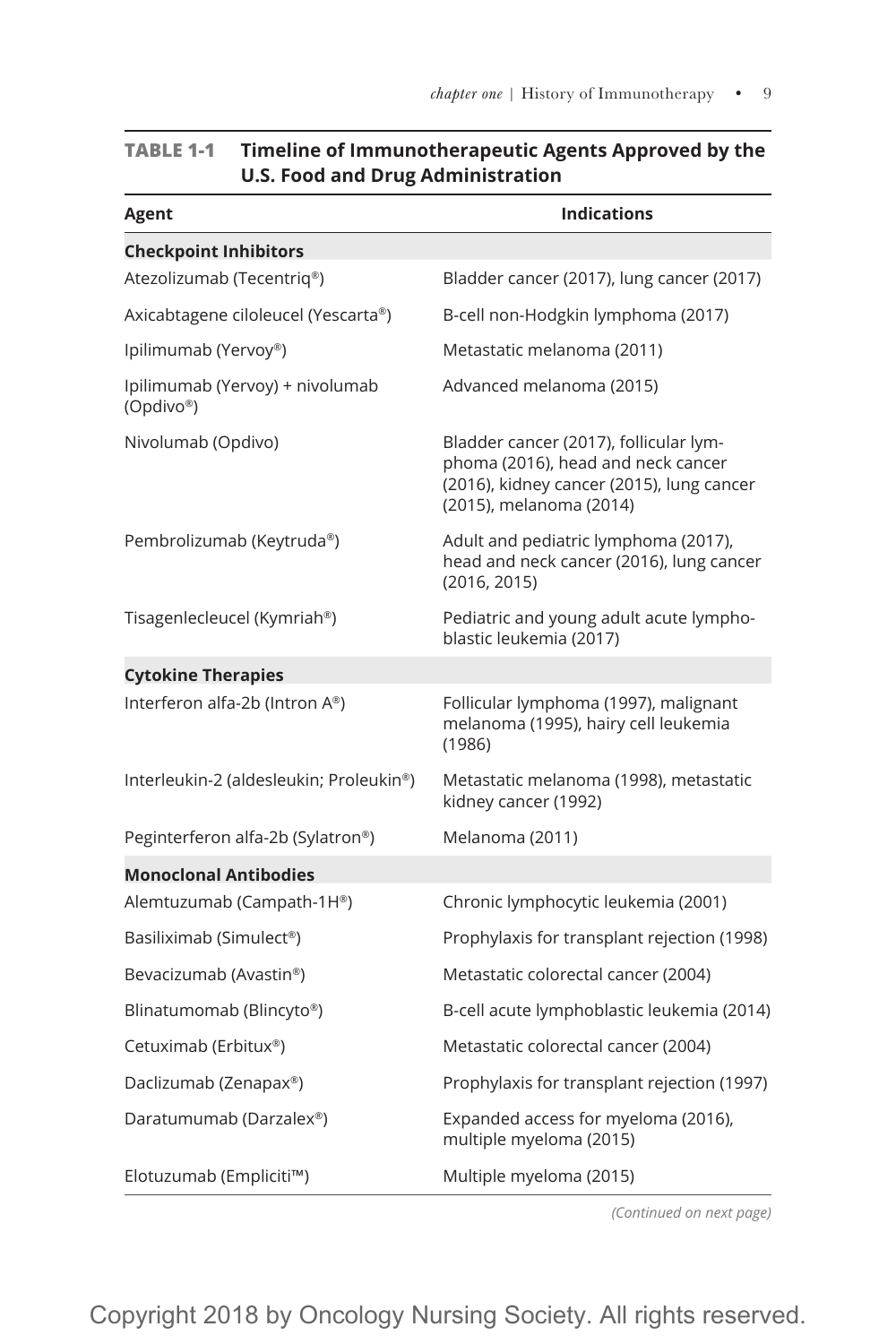| Agent                                                                | <b>Indications</b>                                                       |
|----------------------------------------------------------------------|--------------------------------------------------------------------------|
| <b>Monoclonal Antibodies (cont.)</b>                                 |                                                                          |
| Gemtuzumab (Mylotarg®)                                               | Leukemia (2000)                                                          |
| Ibritumomab tiuxetan (Zevalin®)                                      | Non-Hodgkin lymphoma (2002)                                              |
| Muromonab-CD3 (Orthoclone OKT3®)                                     | Prophylaxis for transplant rejection (1986)                              |
| Obinutuzumab (Gazyva®)                                               | Follicular lymphoma (2016), chronic lym-<br>phocytic leukemia (2013)     |
| Ofatumumab (Arzerra®)                                                | Leukemia (2016), chronic lymphocytic leu-<br>kemia (2010)                |
| Olaratumab (Lartruvo®)                                               | Sarcoma (2016)                                                           |
| Panitumumab (Vectibix®)                                              | Metastatic colorectal cancer (2006)                                      |
| Pertuzumab (Perjeta®)                                                | HER2-positive breast cancer (2012)                                       |
| Ramucirumab (Cyramza®)                                               | Stomach cancer (2014)                                                    |
| Rituximab (Rituxan®)                                                 | Non-Hodgkin lymphoma (1997)                                              |
| Tositumomab (Bexxar®)                                                | Non-Hodgkin lymphoma (2003)                                              |
| Trastuzumab (Herceptin®)                                             | HER2-positive breast cancer (2006), meta-<br>static breast cancer (1998) |
| <b>Oncolytic Viral Therapies</b>                                     |                                                                          |
| Human papillomavirus vaccine<br>$(Cervarix^{\circ})$                 | Human papillomavirus linked to cervical<br>cancer (2009)                 |
| Oncophage (Vitespen®)                                                | Kidney cancer (2008)                                                     |
| Quadrivalent human papillomavirus<br>recombinant vaccine (Gardasil®) | Human papillomavirus linked to cervical<br>cancer (2006)                 |
| Sipuleucel-T (Provenge®)                                             | Prostate cancer (2010)                                                   |
| Talimogene laherparepvec (Imlygic®)                                  | Melanoma (2015)                                                          |
| <b>Targeted Therapies</b>                                            |                                                                          |
| Brentuximab vedotin (Adcetris®)                                      | Hodgkin and anaplastic large-cell lym-<br>phoma (2011)                   |
| Vemurafenib (Zelboraf®)                                              | Advanced melanoma (2011)                                                 |

## **TABLE 1-1 Timeline of Immunotherapeutic Agents Approved by the U.S. Food and Drug Administration** *(Continued)*

*Note.* Based on information from National Cancer Institute, 2018.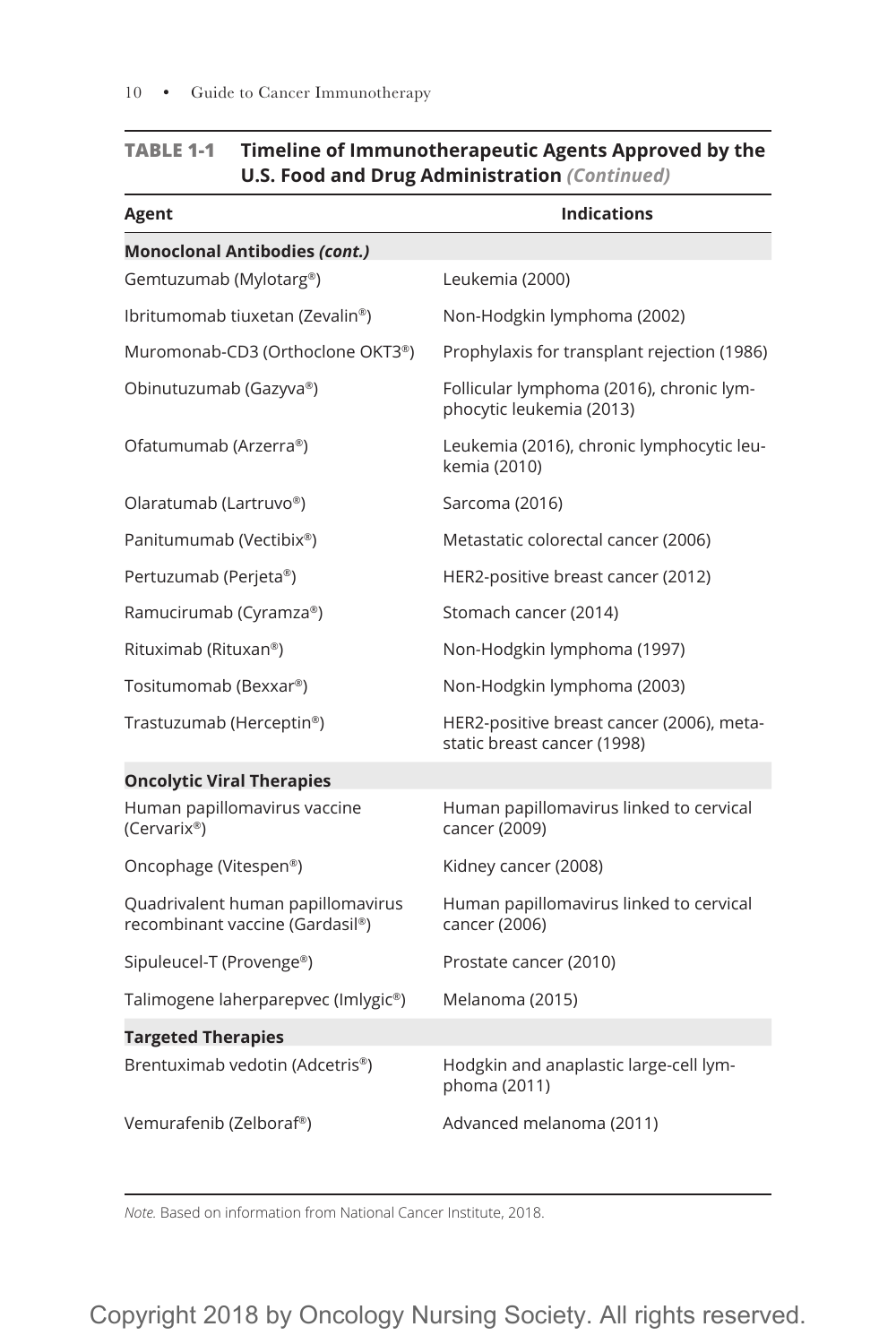#### *Checkpoint Inhibitors*

The discovery of cellular checkpoints contributed to the introduction of checkpoint inhibitors. A CTLA-4–specific antibody is identified as an immune checkpoint inhibitor associated with clinical regression in melanoma and immune-mediated toxicities (Egen, Kuhns, & Allison, 2002). In 2002, the first clinical trials of monoclonal antibodies to induce CTLA-4 blockade were conducted in renal and prostate cancers (Fong & Small, 2008; Small et al., 2007; Yang et al., 2007). This led to FDA approval of ipilimumab (Yervoy®) in 2011 for the treatment of melanoma (Hodi et al., 2010; Pennock, Waterfield, & Wolchok, 2012; Wolchok et al., 2010).

Programmed cell death protein 1 (PD-1), previously identified as being directly involved in cell death (Agata et al., 1996), was identified as an immune checkpoint in bench studies (Nishimura, Nose, Hiai, Minato, & Honjo, 1999). These studies included identification of PD-1's two ligands, programmed cell death-ligand 1 (PD-L1) and programmed cell death-ligand 2 (PD-L2) (Tseng et al., 2001).

In 2010 alone, nivolumab (Opdivo®) was tested in early clinical trials (Brahmer et al., 2010); ipilimumab demonstrated survival advantage for patients with advanced melanoma (Friedlander & Hodi, 2010; Hodi et al., 2010); and exploration of the PD-1 checkpoint blockade demonstrated tumor regression in melanoma and in renal, lung, and colon cancers (Brahmer et al., 2010). Nivolumab (BMS-936558) demonstrated dramatic results across cancer types in a phase 1 trial (Topalian et al., 2012). In 2013, it was approved for relapsed/refractory classical Hodgkin lymphoma after stem cell transplantation and brentuximab.

Pembrolizumab (Keytruda®) was granted accelerated approval in 2014 for advanced or unresectable melanoma. It was the first PD-1 inhibitor cleared in the United States. In 2015, the first combination therapy for melanoma, ipilimumab plus nivolumab, was FDA approved (Wolchok et al., 2013). In the same year, nivolumab alone was FDA approved for advanced renal cell carcinoma (George et al., 2016; Motzer et al., 2015). Nivolumab and ipilimumab used in combination produced a 60% response rate in patients with melanoma (Larkin, Hodi, & Wolchok, 2015). These agents continue to be explored individually and in combination for diverse diagnoses.

#### *Vaccines*

The development and testing of a vaccine to prevent human papillomavirus (HPV)–associated cancers demonstrated a durable response in women with HPV 16–positive vulvar intraepithelial neoplasia, resulting in the first FDA-approved HPV vaccination (Gardasil®) in 2006 (Kenter et al., 2009). In 2014, granulocyte macrophage–colony-stimulating factor–secreting allogeneic pancreatic tumor cells (GVAX Pancreas) and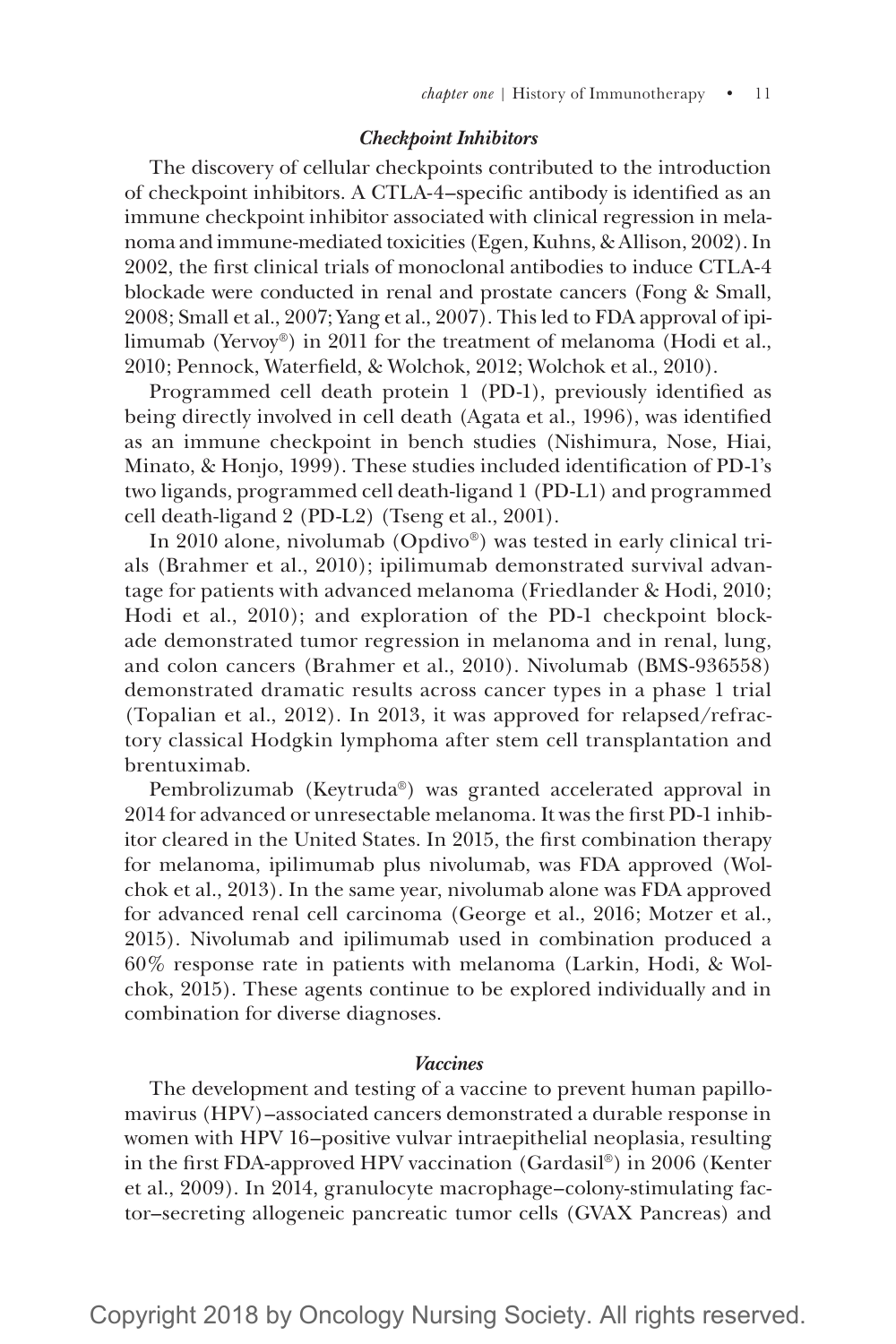the CRS-207 cancer vaccine demonstrated survival benefit for patients with pancreatic cancer in a phase 2 multicenter trial (Le et al., 2015). In 2015, talimogene laherparepvec (Imlygic®) was FDA approved for intralesional injection in patients with melanoma (Johnson, Puzanov, & Kelley, 2015). Research has also explored the role of viral therapies in patients with brain tumors (Martin, 2017).

#### *Adoptive Cell Therapy*

In the early 2000s, T cells were further explored for therapeutic purposes, including the use of adoptive T-cell therapies to produce tumor regression in melanoma (Dudley et al., 2002; Yee et al., 2002) and for the development of chimeric antigen receptor (CAR) T cells (Sadelain, Brentjens, & Rivière, 2013). This exploration also included attention to the expanding role of IL-2 with high-dose chemotherapy to facilitate adoptive cell transfer, which contributes to objective cancer response and proliferation of transferred cells (Dudley et al., 2002; Rosenberg, 2014). Genetically engineered T cells were used to induce clinical responses in patients with B-cell lymphomas (Till et al., 2008), and genetically modified T cells were observed to produce durable response in patients with chronic lymphocytic leukemia (Kalos et al., 2011; Porter, Levine, Kalos, Bagg, & June, 2011). In 2013, clinical trials of CAR T-cell therapies produced dramatic results, attaining a complete response in patients with B-cell ALL (Brentjens et al., 2013), an 89% response rate in children and adults with ALL (Grupp et al., 2013; Maude et al., 2014), and a 92% response rate in patients with aggressive non-Hodgkin lymphoma (Kochenderfer et al., 2015). In 2017, tisagenlecleucel (Kymriah®), a CAR T-cell therapy, was approved for pediatric and young adult ALL, becoming the first FDA-approved treatment of its kind.

## **Summary**

Immunotherapy is well established as both a field for rich scientific discovery and an opportunity for accelerated cancer treatments. Clinical trials have contributed to rapid exploration of safety, efficacy, and survival outcomes for several key immunotherapeutic agents. The robust advances of immunotherapy over the past two decades will only be further accelerated by the National Cancer Moonshot Initiative, which prioritizes collaborative approaches to developing, testing, and evaluating immunotherapeutic agents (Singer, Jacks, & Jaffee, 2016). The Cancer Moonshot emphasizes the importance of symptom management, a robust area for nursing contribution (Ginex, Brassil, & Ely, 2017). Future immunotherapy research may focus on exploration of combination therapies (Bernier, 2016; Jiang & Zhou, 2015), the use of existing agents with new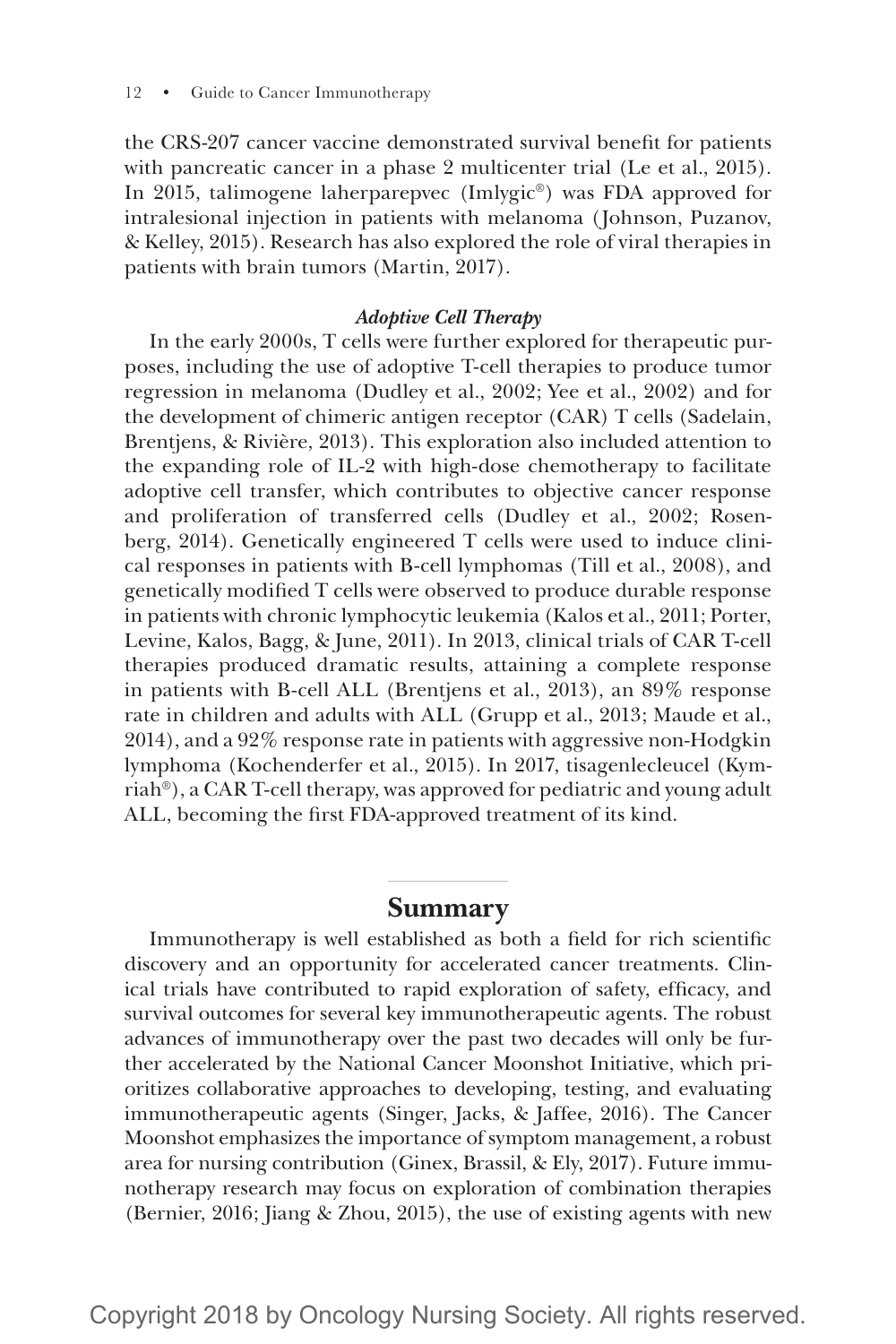disease presentations, the late effects and long-term sequelae of newly approved therapies, and the evaluation of the cost and sustainability of these therapies off protocol. A focus on the *types* of patients that respond to immunotherapeutic agents will be imperative to expanding the potential benefits of these treatment types to a broader population.

As this science advances, so too will questions concerning how immunotherapy physiologically and psychologically affects patients. Nurses have had an integral role in the clinical care of patients receiving these agents and are well positioned to address these concerns through research, clinical practice, and education.

# **References**

- Agata, Y., Kawasaki, A., Nishimura, H., Ishida, Y., Tsubat, T., Yagita, H., & Honjo, T. (1996). Expression of the PD-1 antigen on the surface of stimulated mouse T and B lymphocytes. *International Immunology, 8,* 765–772. https://doi.org/10.1093/intimm/8.5.765
- Alcorn, J., Burton, R., & Topping, A. (2015). BCG treatment for bladder cancer, from past to present use. *International Journal of Urological Nursing, 9,* 177–186. https://doi.org/10 .1111/ijun.12064
- Allison, J.P., & Krummel, M.F. (1995). The yin and yang of T cell costimulation. *Science, 270,* 932–933. https://doi.org/10.1126/science.270.5238.932
- Amin, A., & White, R.L., Jr. (2013). High-dose interleukin-2: Is it still indicated for melanoma and RCC in an era of targeted therapies? *Oncology, 27,* 680–691.
- Bachireddy, P., Burkhardt, U.E., Rajasagi, M., & Wu, C.J. (2015). Haematological malignancies: At the forefront of immunotherapeutic innovation. *Nature Reviews Cancer, 15,* 201–215. https://doi.org/10.1038/nrc3907
- Balkwill, F. (2009). Tumour necrosis factor and cancer. *Nature Reviews Cancer, 9,* 361–371. https://doi.org/10.1038/nrc2628
- Bernier, J. (2016). Immuno-oncology: Allying forces of radio- and immuno-therapy to enhance cancer cell killing. *Critical Reviews in Oncology/Hematology, 108,* 97–108. https:// doi.org/10.1016/j.critrevonc.2016.11.001
- Brahmer, J.R., Drake, C.G., Wollner, I., Powderly, J.D., Picus, J., Sharfman, W.H., … Topalian, S.L. (2010). Phase I study of single-agent anti-programmed death-1 (MDX-1106) in refractory solid tumors: Safety, clinical activity, pharmacodynamics, and immunologic correlates. *Journal of Clinical Oncology, 28,* 3167–3175. https://doi.org/10.1200/JCO.2009.26.7609
- Brentjens, R.J., Davila, M.L., Riviere, I., Park, J., Wang, X., Cowell, L.G., … Sadelain, M. (2013). CD19-targeted T cells rapidly induce molecular remissions in adults with chemotherapy-refractory acute lymphoblastic leukemia. *Science Translational Medicine, 5,* 177ra138. https://doi.org/10.1126/scitranslmed.3005930
- Brossart, P., Wirths, S., Brugger, W., & Kanz, L. (2001). Dendritic cells in cancer vaccines. *Experimental Hematology, 29,* 1247–1255. https://doi.org/10.1016/S0301-472X(01)00730-5
- Brugger, W., Schneider, A., Schammann, T., Dill, P., Grünebach, F., Bühring, H.-J., … Brossart, P. (2001). Dendritic cell-based vaccines in patients with hematological malignancies. *Annals of the New York Academy of Sciences, 938,* 359–363. https://doi.org/10.1111/j.1749 -6632.2001.tb03603.x
- Brunet, J.-F., Denizot, F., Luciani, M.-F., Roux-Dosseto, M., Suzan, M., Mattei, M.-G., & Golstein, P. (1987). A new member of the immunoglobulin superfamily—CTLA-4. *Nature, 328,* 267–270. https://doi.org/10.1038/328267a0
- Buss, N.A.P.S., Henderson, S.J., McFarlane, M., Shenton, J.M., & de Haan, L. (2012). Monoclonal antibody therapeutics: History and future. *Current Opinion in Pharmacology, 12,* 615–622. https://doi.org/10.1016/j.coph.2012.08.001

Copyright 2018 by Oncology Nursing Society. All rights reserved.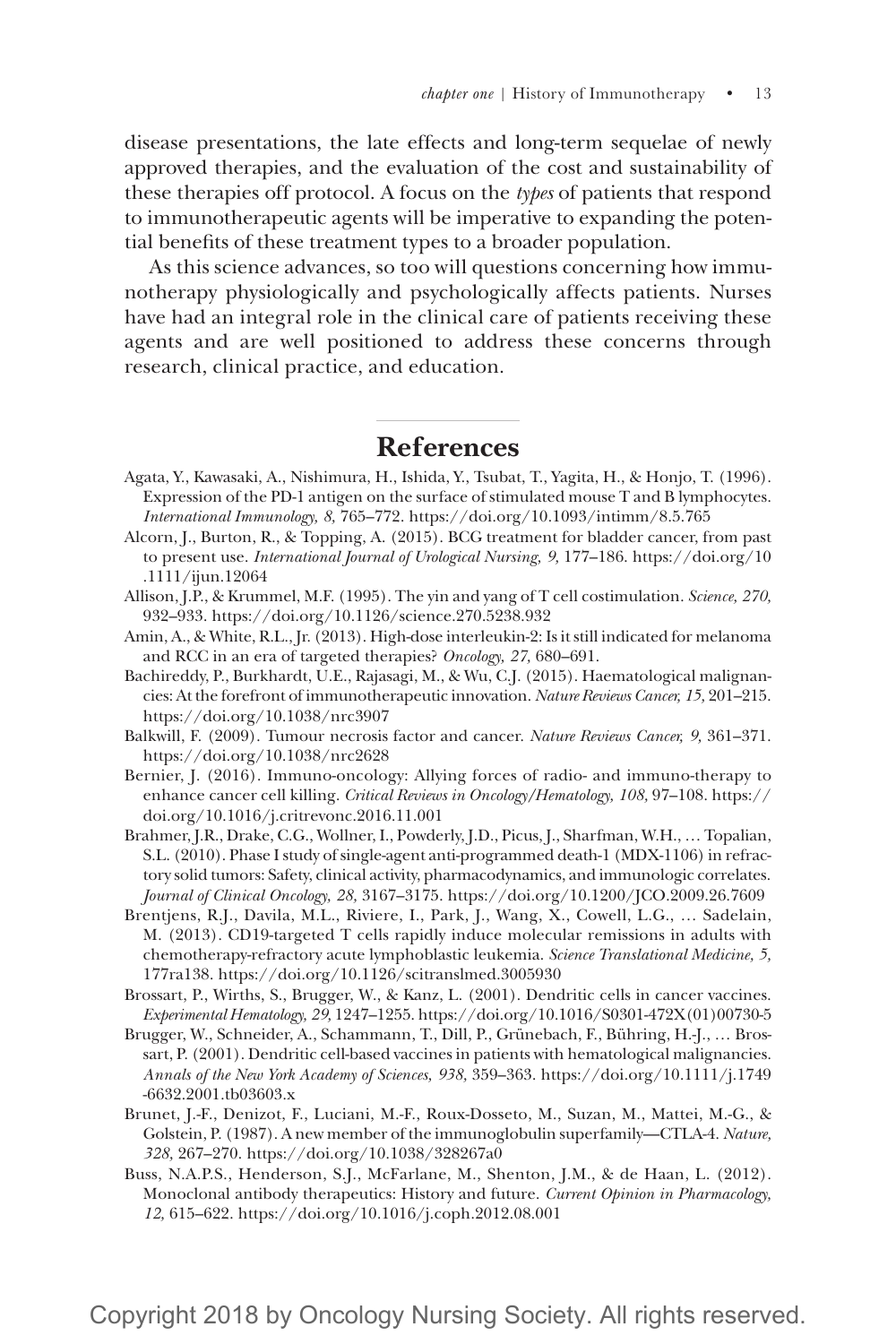- 14 Guide to Cancer Immunotherapy
- Camacho, F., Pinsky, C., Kerr, D., Whitmore, W., & Oettgen, H. (1980). Treatment of superficial bladder cancer with intravesical BCG. *Proceedings of the American Association for Cancer Research, 21,* 359.
- Cancer Research Institute. (n.d.). Timeline of progress. Retrieved from https://www .cancerresearch.org/cri-impact/timeline-of-progress
- Carswell, E.A., Old, L.J., Kassel, R.L., Green, S., Fiore, N., & Williamson, B. (1975). An endotoxin-induced serum factor that causes necrosis of tumors. *Proceedings of the National Academy of Sciences of the United States of America, 72,* 3666–3670. https://doi.org/10.1073 /pnas.72.9.3666
- Cella, M., Engering, A., Pinet, V., Pieters, J., & Lanzavecchia, A. (1997). Inflammatory stimuli induce accumulation of MHC class II complexes on dendritic cells. *Nature, 388,* 782–787. https://doi.org/10.1038/42030
- Cell Genesys reports long-term survival data in phase II trial of GVAX. (2002). *Expert Review of Anticancer Therapy, 2,* 245–246.
- Chen, Y.-T., Boyer, A.D., Viars, C.S., Tsang, S., Old, L.J., & Arden, K.C. (1997). Genomic cloning and localization of CTAG, a gene encoding an autoimmunogenic cancer-testis antigen NY-ESO-1 to human chromosome Xq28. *Cytogenetics and Cell Genetics, 79,* 237–240. https://doi.org/10.1159/000134734
- Constantinescu, S.N., Croze, E., Wang, C., Murti, A., Basu, L., Mullersman, J.E., & Pfeffer, L.M. (1994). Role of interferon alpha/beta receptor chain 1 in the structure and transmembrane signaling of the interferon alpha/beta receptor complex. *Proceedings of the National Academy of Sciences of the United States of America, 91, 9602–9606. https://doi* .org/10.1073/pnas.91.20.9602
- Dranoff, G., Jaffee, E., Lazenby, A., Golumbek, P., Levitsky, H., Brose, K., … Mulligan, R.C. (1993). Vaccination with irradiated tumor cells engineered to secrete murine granulocytemacrophage colony-stimulating factor stimulates potent, specific, and long-lasting anti-tumor immunity. *Proceedings of the National Academy of Sciences of the United States of America, 90,* 3539–3543. https://doi.org/10.1073/pnas.90.8.3539
- Dudley, M.E., Wunderlich, J.R., Robbins, P.F., Yang, J.C., Hwu, P., Schwartzentruber, D.J., … Rosenberg, S.A. (2002). Cancer regression and autoimmunity in patients after clonal repopulation with antitumor lymphocytes. *Science, 298,* 850–854. https://doi.org/10 .1126/science.1076514
- Egen, J.G., Kuhns, M.S., & Allison, J.P. (2002). CTLA-4: New insights into its biological function and use in tumor immunotherapy. *Nature Immunology, 3,* 611–618. https://doi .org/10.1038/ni0702-611
- Eggermont, A.M.M. (2001). The role of interferon-alpha in malignant melanoma remains to be defined. *European Journal of Cancer, 37,* 2147–2153. https://doi.org/10.1016/S0959 -8049(01)00272-6
- Fong, L., & Small, E.J. (2008). Anti-cytotoxic T-lymphocyte antigen-4 antibody: The first in an emerging class of immunomodulatory antibodies for cancer treatment. *Journal of Clinical Oncology, 26,* 5275–5283. https://doi.org/10.1200/JCO.2008.17.8954
- Friedlander, P., & Hodi, F.S. (2010). Advances in targeted therapy for melanoma. *Clinical Advances in Hematology and Oncology, 8,* 619–627.
- George, S., Motzer, R.J., Hammers, H.J., Redman, B.G., Kuzel, T.M., Tykodi, S.S., … Rini, B.I. (2016). Safety and efficacy of nivolumab in patients with metastatic renal cell carcinoma treated beyond progression: A subgroup analysis of a randomized clinical trial. *JAMA Oncology, 2,* 1179–1186. https://doi.org/10.1001/jamaoncol.2016.0775
- Ginex, P.K., Brassil, K., & Ely, B. (2017). Immunotherapy: Exploring the state of the science. *Clinical Journal of Oncology Nursing, 21*(Suppl. 2), 9–12. https://doi.org/10.1188/17.CJON .S2.9-12
- Girardi, M., Oppenheim, D.E., Steele, C.R., Lewis, J.M., Glusac, E., Filler, R., … Hayday, A.C. (2001). Regulation of cutaneous malignancy by gamma delta T cells. *Science, 294,*  605–609. https://doi.org/10.1126/science.1063916
- Gnjatic, S., Nishikawa, H., Jungbluth, A.A., Güre, A.O., Ritter, G., Jäger, E., … Old, L.J. (2006). NY-ESO-1: Review of an immunogenic tumor antigen. In G.F. Vande Woude &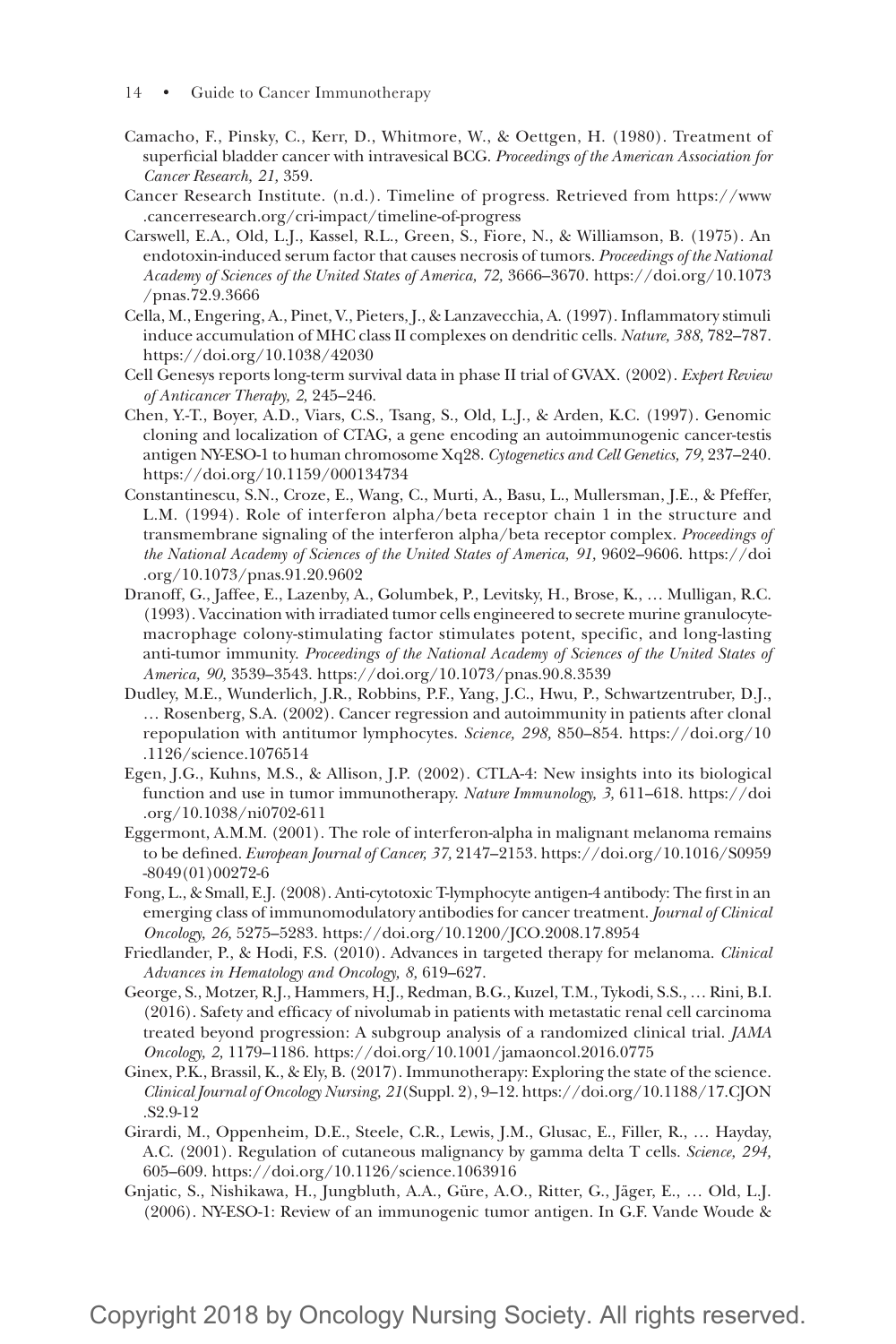G. Klein (Eds.), *Advances in Cancer Research: Vol. 95* (pp. 1–30). https://doi.org/10.1016/ S0065-230X(06)95001-5

- Grupp, S.A., Kalos, M., Barrett, D., Aplenc, R., Porter, D.L., Rheingold, S.R., … June, C.H. (2013). Chimeric antigen receptor–modified T cells for acute lymphoid leukemia*. New England Journal of Medicine, 368,* 1509–1518. https://doi.org/10.1056/NEJMoa1215134
- Hall, S.H. (1997). *A commotion in the blood: Life, death, and the immune system*. New York, NY: Henry Holt and Company.
- Herr, H.W., & Morales, A. (2008). History of bacillus Calmette-Guérin and bladder cancer: An immunotherapy success story. *Journal of Urology, 179,* 53–56. https://doi.org/10.1016 /j.juro.2007.08.122
- Hodi, F.S., O'Day, S.J., McDermott, D.F., Weber, R.W., Sosman, J.A., Haanen, J.B., … Urba, W.J. (2010). Improved survival with ipilimumab in patients with metastatic melanoma. *New England Journal of Medicine, 363,* 711–723. https://doi.org/10.1056/NEJMoa1003466
- Houghton, A.N., Eisinger, M., Albino, A.P., Cairncross, J.G., & Old, L.J. (1982). Surface antigens of melanocytes and melanomas. Markers of melanocyte differentiation and melanoma subsets. *Journal of Experimental Medicine, 156,* 1755–1766. https://doi.org/10 .1084/jem.156.6.1755
- Houghton, A.N., Thomson, T.M., Gross, D., Oettgen, H.F., & Old, L.J. (1984). Surface antigens of melanoma and melanocytes. Specificity of induction of Ia antigens by human gammainterferon. *Journal of Experimental Medicine, 160,* 255–269. https://doi.org/10 .1084/jem.160.1.255
- Jiang, T., & Zhou, C. (2015). The past, present and future of immunotherapy against tumor. *Translational Lung Cancer Research, 4,* 253–264. http://doi.org/10.3978/j.issn.2218-6751 .2015.01.06
- Johns Hopkins Medicine. (n.d.). Immunotherapy research timeline. Retrieved from http:// www.hopkinsmedicine.org/kimmel\_cancer\_center/centers/bloomberg\_kimmel\_institute \_for\_cancer\_immunotherapy/about\_bki/immunotherapy-research-timeline.html
- Johnson, D.B., Puzanov, I., & Kelley, M.C. (2015). Talimogene laherparepvec (T-VEC) for the treatment of advanced melanoma. *Immunotherapy, 7,* 611–619. https://doi.org/10 .2217/imt.15.35
- Johnston, J.A., Kawamura, M., Kirken, R.A., Chen, Y.-Q., Blake, T.B., Shibuya, K., … O'Shea, J.J. (1994). Phosphorylation and activation of the Jak-3 Janus kinase in response to interleukin-2. *Nature, 370,* 151–153. https://doi.org/10.1038/370151a0
- Kalos, M., Levine, B.L., Porter, D.L., Katz, S., Grupp, S.A., Bagg, A., & June, C.H. (2011). T cells with chimeric antigen receptors have potent antitumor effects and can establish memory in patients with advanced leukemia. *Science Translational Medicine, 3,* 95ra73. https://doi.org/10.1126/scitranslmed.3002842
- Kenter, G.G., Welters, M.J.P., Valentijn, A.R.P.M., Lowik, M.J.G., Berends-van der Meer, D.M.A., Vloon, A.P.G., … Melief, C.J.M. (2009). Vaccination against HPV-16 oncoproteins for vulvar intraepithelial neoplasia. *New England Journal of Medicine, 361,* 1838–1847. https://doi.org/10.1056/NEJMoa0810097
- Knuth, A., Danowski, B., Oettgen, H.F., & Old, L.J. (1984). T-cell-mediated cytotoxicity against autologous malignant melanoma: Analysis with interleukin 2-dependent T-cell cultures. *Proceedings of the National Academy of Sciences of the United States of America, 81, 3511–3515.* https://doi.org/10.1073/pnas.81.11.3511
- Kochenderfer, J.N., Dudley, M.E., Kassim, S.H., Somerville, R.P.T., Carpenter, R.O., Stetler-Stevenson, M., … Rosenberg, S.A. (2015). Chemotherapy-refractory diffuse large B-cell lymphoma and indolent B-cell malignancies can be effectively treated with autologous T cells expressing an anti-CD19 chimeric antigen receptor. *Journal of Clinical Oncology, 33,* 540–549. https://doi.org/10.1200/JCO.2014.56.2025
- Lamm, D.L., Thor, D.E., Harris, S.C., Reyna, J.A., Stogdill, V.D., & Radwin, H.M. (1980). Bacillus Calmette-Guérin immunotherapy of superficial bladder cancer. *Journal of Urology, 124,* 38–42. https://doi.org/10.1016/S0022-5347(17)55282-9
- Lanier, L.L. (2001). A renaissance for the tumor immunosurveillance hypothesis. *Nature Medicine, 7,* 1178–1180. https://doi.org/10.1038/nm1101-1178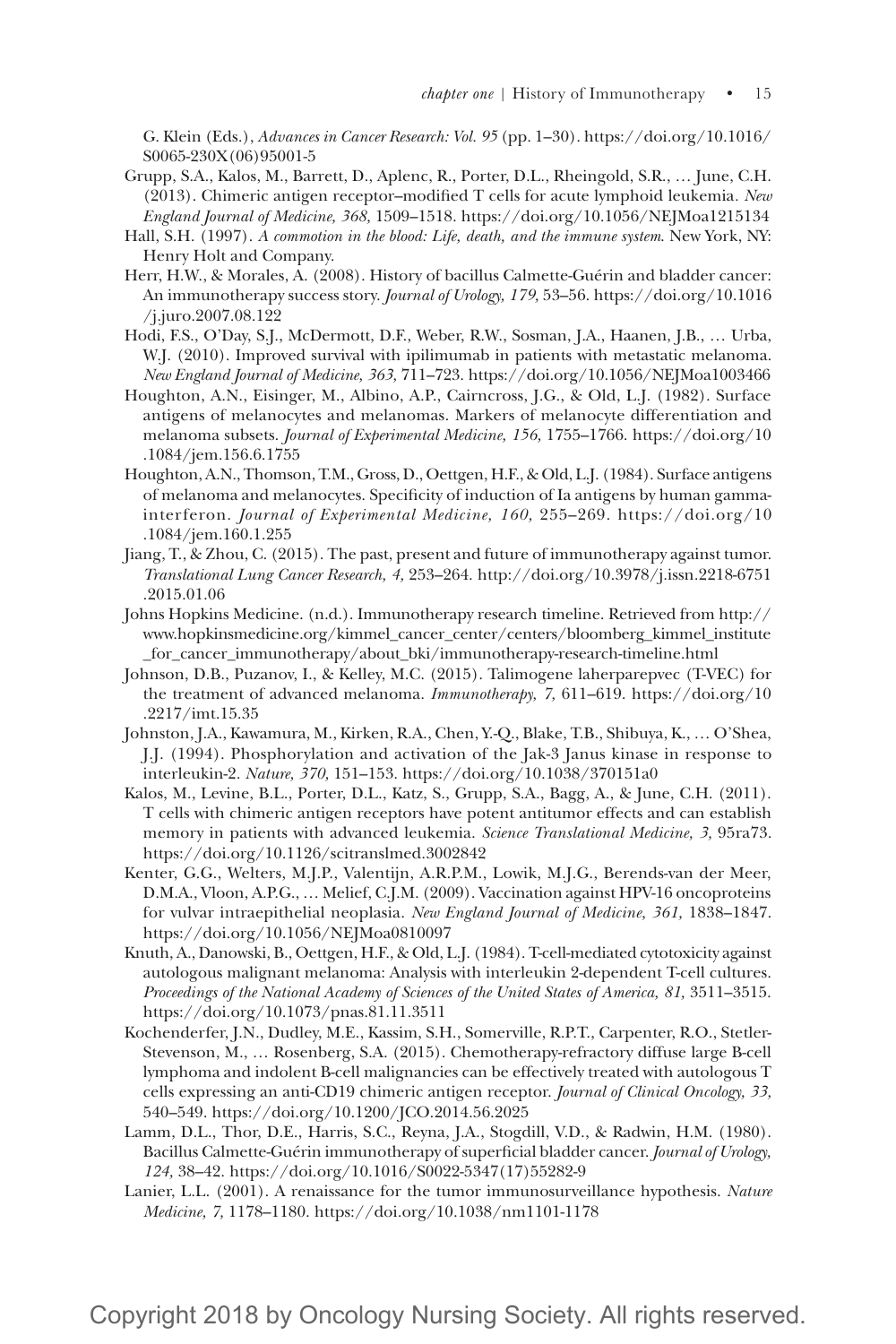- 16 Guide to Cancer Immunotherapy
- Larkin, J., Hodi, F.S., & Wolchok, J.D. (2015). Combined nivolumab and ipilimumab or monotherapy in untreated melanoma. *New England Journal of Medicine, 373,* 1270–1271. https://doi.org/10.1056/NEJMc1509660
- Le, D.T., Wang-Gillam, A., Picozzi, V., Greten, T.F., Crocenzi, T., Springett, G., … Jaffee, E.M. (2015). Safety and survival with GVAX Pancreas Prime and Listeria monocytogenesexpressing mesothelin (CRS-207) boost vaccines for metastatic pancreatic cancer. *Journal of Clinical Oncology, 33,* 1325–1333. https://doi.org/10.1200/JCO.2014.57.4244
- Lee, S., & Margolin, K. (2011). Cytokines in cancer immunotherapy. *Cancers, 3,* 3856–3893. https://doi.org/10.3390/cancers3043856
- Leibovich, S.J., Polverini, P.J., Shepard, H.M., Wiseman, D.M., Shively, V., & Nuseir, N. (1987). Macrophage-induced angiogenesis is mediated by tumour necrosis factor-alpha. *Nature, 329,* 630–632. https://doi.org/10.1038/329630a0
- Livingston, P.O., Albino, A.P., Chung, T.J.C., Real, F.X., Houghton, A.N., Oettgen, H.F., & Old, L.J. (1985). Serological response of melanoma patients to vaccines prepared from VSV lysates of autologous and allogeneic cultured melanoma cells. *Cancer, 55,* 713–720. https://doi.org/10.1002/1097-0142(19850215)55:4<713::AID -CNCR2820550407>3.0.CO;2-D
- Martin, C. (2017). Oncolytic viruses: Treatment and implications for patients with gliomas. *Clinical Journal of Oncology Nursing, 21*(Suppl. 2), 60–64. https://doi.org/10.1188/17.CJON .S2.60-64
- Maude, S.L., Frey, N., Shaw, P.A., Aplenc, R., Barrett, D.M., Bunin, N.J., … Grupp, S.A. (2014). Chimeric antigen receptor T cells for sustained remissions in leukemia. *New England Journal of Medicine, 371,* 1507–1517. https://doi.org/10.1056/NEJMoa1407222
- Memorial Sloan Kettering Cancer Center. (n.d.). MSK immunotherapy—Timeline of progress. Retrieved from https://www.mskcc.org/timeline/immunotherapy-msk
- Minasian, L.M., Szatrowski, T.P., Rosenblum, M., Steffens, T., Morrison, M.E., Chapman, P.B., … Houghton, A.N. (1994). Hemorrhagic tumor necrosis during a pilot trial of tumor necrosis factor-alpha and anti-GD3 ganglioside monoclonal antibody in patients with metastatic melanoma. *Blood, 83,* 56–64.
- Mocellin, S., Pasquali, S., Rossi, C.R., & Nitti, D. (2010). Interferon alpha adjuvant therapy in patients with high-risk melanoma: A systematic review and meta-analysis. *Journal of the National Cancer Institute, 102,* 493–501. https://doi.org/10.1093/jnci/djq009
- Morales, A., Eidinger, D., & Bruce, A.W. (1976). Intracavitary Bacillus Calmette-Guérin in the treatment of superficial bladder tumors. *Journal of Urology, 116,* 180–182. https://doi .org/10.1016/S0022-5347(17)58737-6
- Morgan, D.A., Ruscetti, F.W., & Gallo, R. (1976). Selective in vitro growth of T lymphocytes from normal human bone marrows. *Science, 193,* 1007–1008. https://doi.org/10.1126/science.181845
- Morice, R.C., Blick, M.B., Ali, M.K., & Gutterman, J.U. (1987). Pulmonary toxicity of recombinant tumor necrosis factor. *Proceedings of the American Society of Clinical Oncology, 6,* 29.
- Moschos, S.J., Edington, H.D., Land, S.R., Rao, U.N., Jukic, D., Shipe-Spotloe, J., & Kirkwood, J.M. (2006). Neoadjuvant treatment of regional stage IIIB melanoma with high-dose interferon alfa-2b induces objective tumor regression in association with modulation of tumor infiltrating host cellular immune responses. *Journal of Clinical Oncology, 24,* 3164–3171. https://doi.org/10.1200/JCO.2005.05.2498
- Motzer, R.J., Rini, B.I., McDermott, D.F., Redman, B.G., Kuzel, T.M., Harrison, M.R., … Hammers, H.J. (2015). Nivolumab for metastatic renal cell carcinoma: Results of a randomized phase II trial. *Journal of Clinical Oncology, 33,* 1430–1437. https://doi.org /10.1200/JCO.2014.59.0703
- Mukherji, B., Chakraborty, N.G., Yamasaki, S., Okino, T., Yamase, H., Sporn, J.R., … Meehan, J. (1995). Induction of antigen-specific cytolytic T cells in situ in human melanoma by immunization with synthetic peptide-pulsed autologous antigen presenting cells. *Proceedings of the National Academy of Sciences of the United States of America, 92,* 8078–8082. https:// doi.org/10.1073/pnas.92.17.8078
- National Cancer Institute. (2018, April 3). A to Z list of cancer drugs. Retrieved from https:// www.cancer.gov/about-cancer/treatment/drugs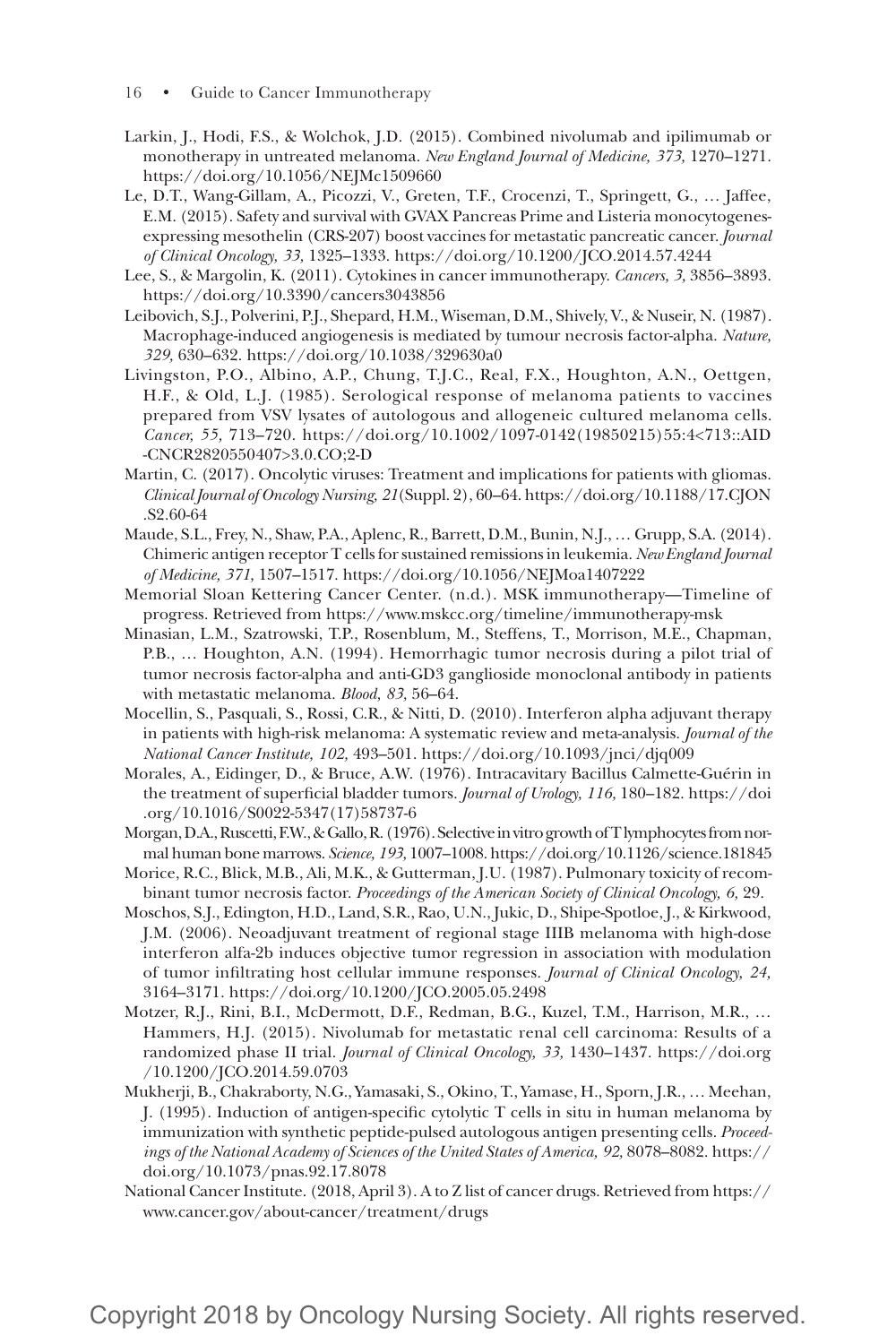- Nemunaitis, J. (2003). GVAX (GMCSF gene modified tumor vaccine) in advanced stage non small cell lung cancer. *Journal of Controlled Release, 91,* 225–231. https://doi.org/10 .1016/S0168-3659(03)00210-4
- Nemunaitis, J. (2005). Vaccines in cancer: GVAX®, a GM-CSF gene vaccine. *Expert Review of Vaccines, 4,* 259–274. https://doi.org/10.1586/14760584.4.3.259
- Ningrum, R.A. (2014). Human interferon alpha-2b: A therapeutic protein for cancer treatment. *Scientifica, 2014,* 970315. https://doi.org/10.1155/2014/970315
- Nishimura, H., Nose, M., Hiai, H., Minato, N., & Honjo, T. (1999). Development of lupus-like autoimmune diseases by disruption of the PD-1 gene encoding an ITIM motif-carrying immunoreceptor. *Immunity, 11,* 141–151. https://doi.org/10.1016/S1074- 7613(00)80089-8
- Old, L.J., Clarke, D.A., & Benacerraf, B. (1959). Effect of Bacillus Calmette-Guerin infection on transplanted tumours in the mouse. *Nature, 184,* 291–292.
- O'Malley, W.E., Achinstein, B., & Shear, M.J. (1962). Action of bacterial polysaccharide on tumors. II. Damage of sarcoma 37 by serum of mice treated with Serratia marcescens polysaccharide, and induced tolerance. *Journal of the National Cancer Institute, 29,* 1169–1175.
- Pardoll, D. (2011). Timeline: A decade of advances in immunotherapy. *Nature Medicine, 17,* 296. https://doi.org/10.1038/nm0311-296
- Parish, C.R. (2003). Cancer immunotherapy: The past, the present and the future. *Immunology and Cell Biology, 81,* 106–113. https://doi.org/10.1046/j.0818-9641.2003.01151.x
- Pennock, G.K., Waterfield, W., & Wolchok, J.D. (2012). Patient responses to ipilimumab, a novel immunopotentiator for metastatic melanoma: How different are these from conventional treatment responses? *American Journal of Clinical Oncology, 35,* 606–611. https://doi.org/10.1097/COC.0b013e318209cda9
- Pierre, P., Turley, S.J., Gatti, E., Hull, M., Meltzer, J., Mirza, A., … Mellman, I. (1997). Developmental regulation of MHC class II transport in mouse dendritic cells. *Nature, 388,* 787–792. https://doi.org/10.1038/42039
- Porter, D.L., Levine, B.L., Kalos, M., Bagg, A., & June, C.H. (2011). Chimeric antigen receptor–modified T cells in chronic lymphoid leukemia. *New England Journal of Medicine, 365,*  725–733. https://doi.org/10.1056/NEJMoa1103849
- Ribatti, D. (2014). From the discovery of monoclonal antibodies to their therapeutic application: An historical reappraisal. *Immunology Letters, 161,* 96–99. https://doi.org/10 .1016/j.imlet.2014.05.010
- Rosenberg, S.A. (2007). Interleukin-2 for patients with renal cancer. *Nature Clinical Practice Oncology, 4,* 497. https://doi.org/10.1038/ncponc0926
- Rosenberg, S.A. (2014). IL-2: The first effective immunotherapy for human cancer. *Journal of Immunology, 192,* 5451–5458. https://doi.org/10.4049/jimmunol.1490019
- Rosenberg, S.A., Lotze, M.T., Muul, L.M., Leitman, S., Chang, A.E., Ettinghausen, S.E., … Reichert, C.M. (1985). Observations on the systemic administration of autologous lymphokine-activated killer cells and recombinant interleukin-2 to patients with metastatic cancer. *New England Journal of Medicine, 313,* 1485–1492. https://doi.org/10.1056 /NEJM198512053132327
- Rosenberg, S.A., Spiess, P., & Lafreniere, R. (1986). A new approach to the adoptive immunotherapy of cancer with tumor-infiltrating lymphocytes. *Science, 233,* 1318–1321. https://doi.org/10.1126/science.3489291
- Sadelain, M., Brentjens, R., & Rivière, I. (2013). The basic principles of chimeric antigen receptor design. *Cancer Discovery, 3,* 388–398. https://doi.org/10.1158/2159-8290.CD-12-0548
- Schwartz, R.H. (1992). Costimulation of T lymphocytes: The role of CD28, CTLA-4, and B7/BB1 in interleukin-2 production and immunotherapy. *Cell, 71,* 1065–1068. https:// doi.org/10.1016/S0092-8674(05)80055-8
- Shankaran, V., Ikeda, H., Bruce, A.T., White, J.M., Swanson, P.E., Old, L.J., & Schreiber, R.D. (2001). IFNγ and lymphocytes prevent primary tumour development and shape tumour immunogenicity. *Nature, 410,* 1107–1111. https://doi.org/10.1038/35074122
- Singer, D.S., Jacks, T., & Jaffee, E. (2016). A U.S. "Cancer Moonshot" to accelerate cancer research. *Science, 353,* 1105–1106. https://doi.org/10.1126/science.aai7862

Copyright 2018 by Oncology Nursing Society. All rights reserved.